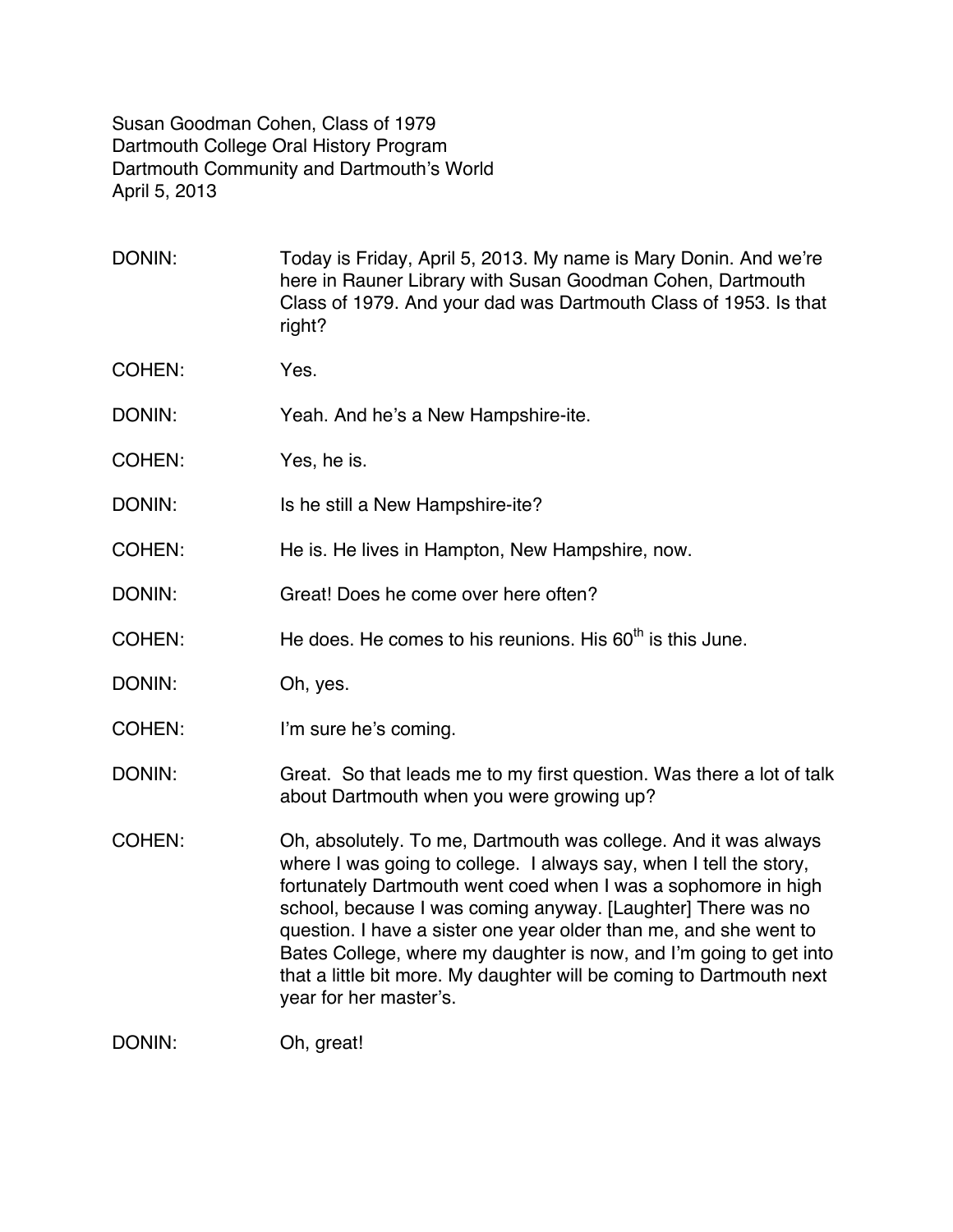- COHEN: She loves Dartmouth also, and was not accepted as an undergraduate. But, well, my father is from Lebanon, New Hampshire, graduated Lebanon High School. And my mother grew up in West Lebanon.
- DONIN: Oh! You've got real roots here.
- COHEN: Oh, I have roots. My mother's maiden name was Jette. J-E-T-T-E. She was French-Canadian.
- DONIN: Uh-huh.
- COHEN: And her mother's maiden name was Charbono. If you go look in any local phone book right now, you'll see Jettes and Charbonos and I'm probably related to them all. Not that I know them all or am in touch with them. It's a big family. They had big families. My father was number 12 of 13, the Goodmans of Lebanon. They were one of the few Jewish families here, and they moved to New Hampshire when my grandparents were young because my grandfather had health issues from working in factories when he first immigrated. My mother—again, her parents were French-Canadian. I think they were both…both her parents were born in this area. My grandfather once told me his family was from Stukely, Canada. And if you look up Jettes in Stukely, there are over a hundred.
- DONIN: Amazing!
- COHEN: Anyway, my mother also grew up in Lebanon. But when she was about high school age, her parents moved to Lisbon, New Hampshire, probably for work for her father. She remained with an aunt and an uncle in West Lebanon and went to West Lebanon High School. My parents didn't know each other in high school, but they met…I think my father's younger sister became friends with my mother somehow. They knew of each other, but they didn't start dating 'til my dad was a senior at Dartmouth, and my mother was a senior at…Plymouth State College was then Plymouth Teachers' College.
- DONIN: Mm-hmm.
- COHEN: And they both went into the field of education. My father became a school superintendent, my mother was a high school teacher and junior college teacher. But anyway, they were married on campus. They were married behind my father's fraternity which was Delta U.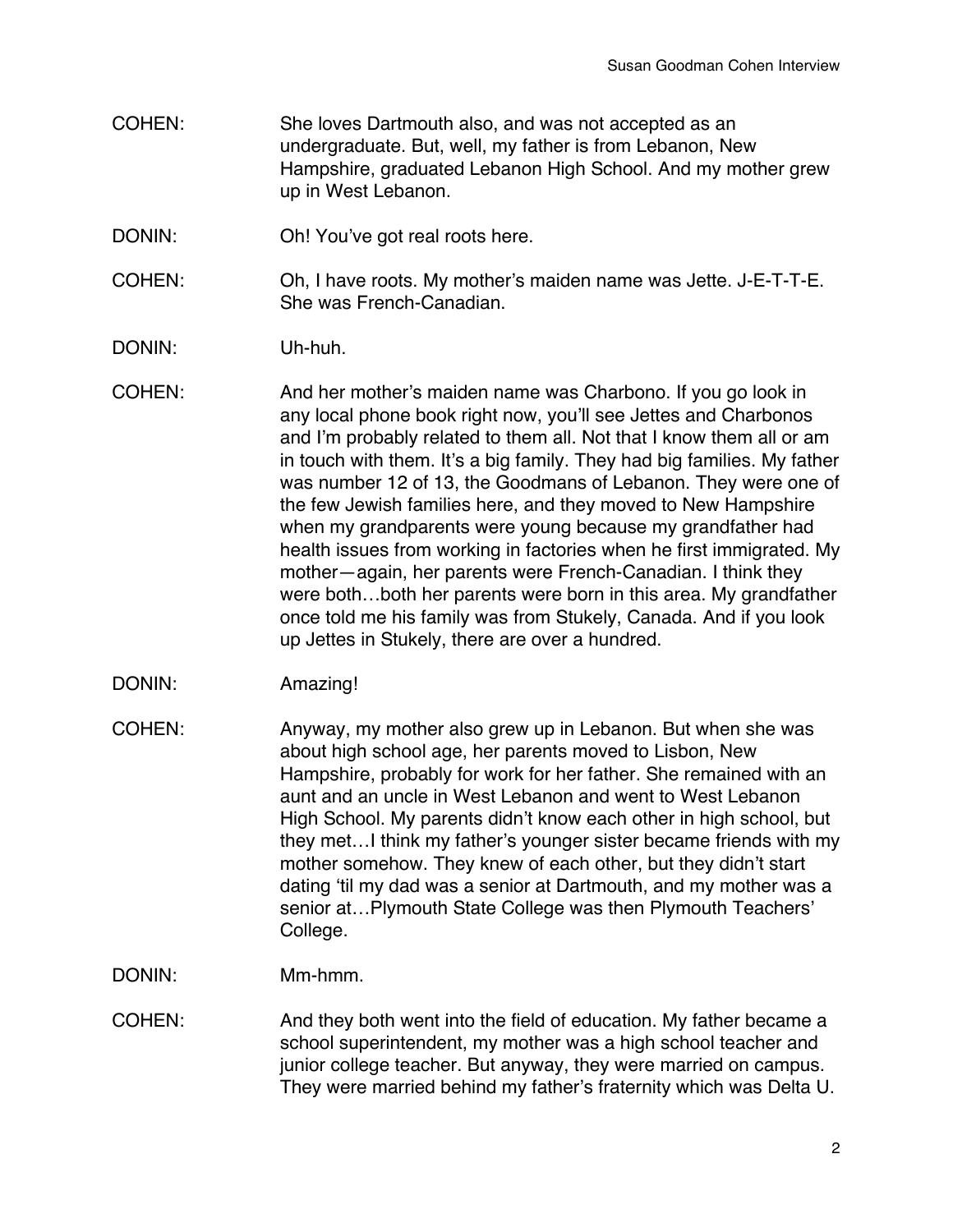| DONIN: | Oh, Delta U! |
|--------|--------------|
|--------|--------------|

COHEN: Which I think is now Foley House.

DONIN: Yes, Foley.

COHEN: It was Foley when I was an undergraduate. I don't know if it's still Foley.

DONIN: Yeah, it is.

COHEN: They were engaged at Bartlett Tower and married on the lawn behind the fraternity.

- DONIN: Amazing!
- COHEN: My mother…I know there's a house downtown where—she'd point it out—where she would stay because as a young woman in the '50s coming to campus to visit, you didn't stay with your boyfriend. You had to stay in a house with chaperones and check in and out and all that.
- DONIN: They had parietal hours back in those days, I think, when your dad was going here.
- COHEN: Probably, yeah.

DONIN: And it was called…it was Miss Somebody's house—or Mrs. Somebody's house—where everybody used to stay.

- COHEN: That's where my mother stayed, I think.
- DONIN: Amazing! That is so…. So your dad was like a townie, right, coming from Lebanon?
- COHEN: From Lebanon. And he announced—and I never knew this until he spoke at his retirement some years ago—he was accepted at UNH and Dartmouth, and he came to Dartmouth because it was financially a little bit better for him. Not that he lived at home. He lived on campus. But he was given more of an award. He played football for Dartmouth. And his Dartmouth experience was very different from mine, I guess understandably so.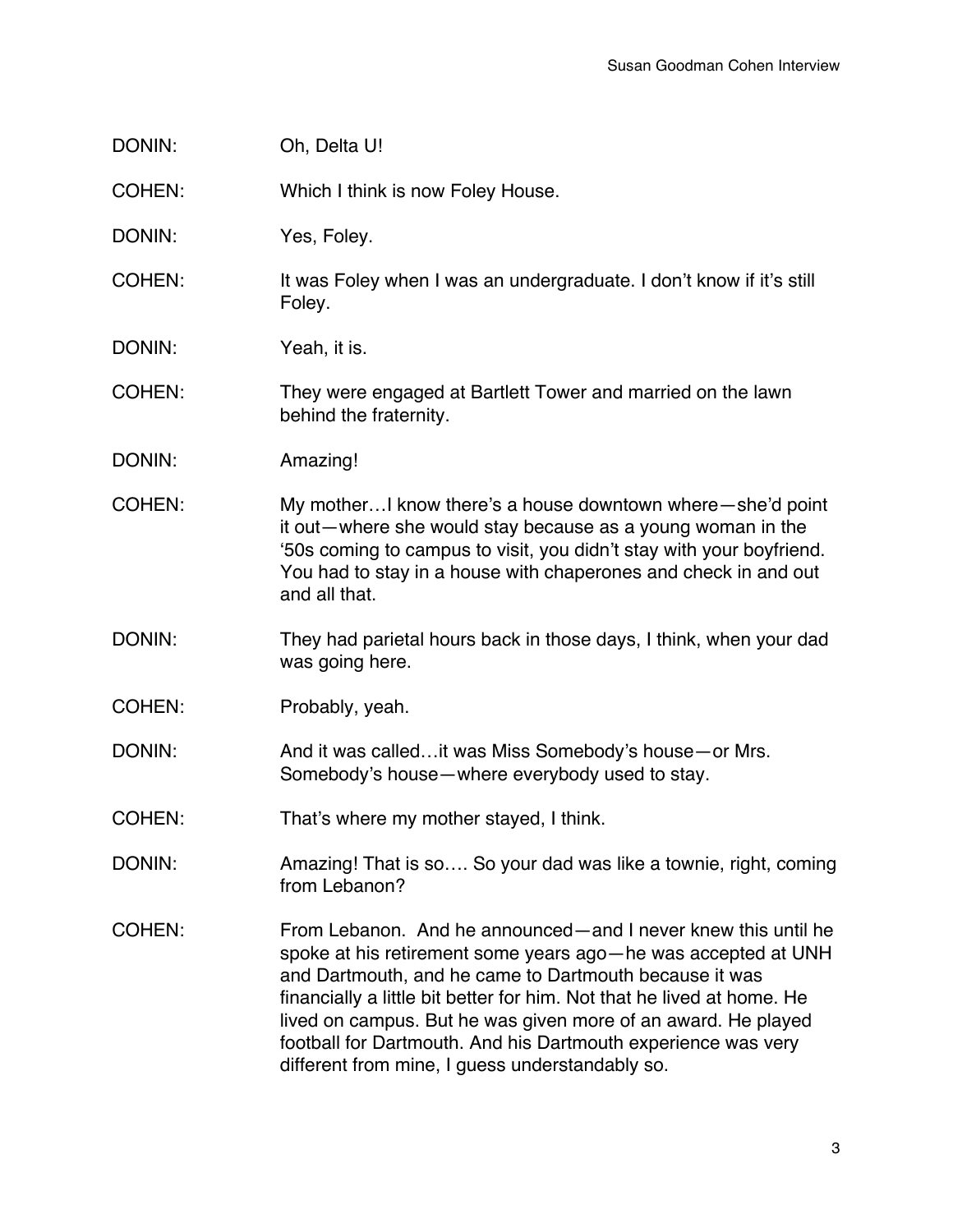- DONIN: Right, in many ways, I'm sure.
- COHEN: Many, many ways. But meanwhile, when we'd come to visit grandparents in Lebanon, I remember driving around the Green when I was very young and seeing the tower, Baker Tower. To me, this was college. And I remember him taking my sister and me to a hockey game in the old hockey arena. The new one wasn't even built.
- DONIN: Oh, the unheated rink.
- COHEN: I don't remember that. I just remember seeing a hockey game. And I just knew that this was where I was going to college. I would try to map out my life in my head as a child, and this was where I was going to college. So I applied early decision, and I got in.
- DONIN: You must have been a good student in high school.
- COHEN: I was a good student. High school—I loved high school.
- DONIN: Now did you grow up in New Hampshire?
- COHEN: No actually, in Massachusetts. My father's career took him to school superintendency in southern New Hampshire; this was after he got his doctorate and everything. Then he worked for NESDEC, the New England School Development Council. He was the executive director of that for a number of years. Then he went to his superintendency in Wellesley, Mass. We moved to the town of Wayland, and I graduated from Wayland High School.
- DONIN: That's a good high school.
- COHEN **And actually five of us from Wayland came to Dartmouth in my** class. One, Karen Thompson Dale, grew up in Wayland, but her father was in the armed forces and senior year they moved to Alaska. So she actually seemed to come to Dartmouth from Alaska, but she was from Wayland. She lives there now, raising her family there. David Jabs, Rufus Smith and Kathy Dunlay were all from Wayland High.
- DONIN: So three women.
- COHEN: Yeah.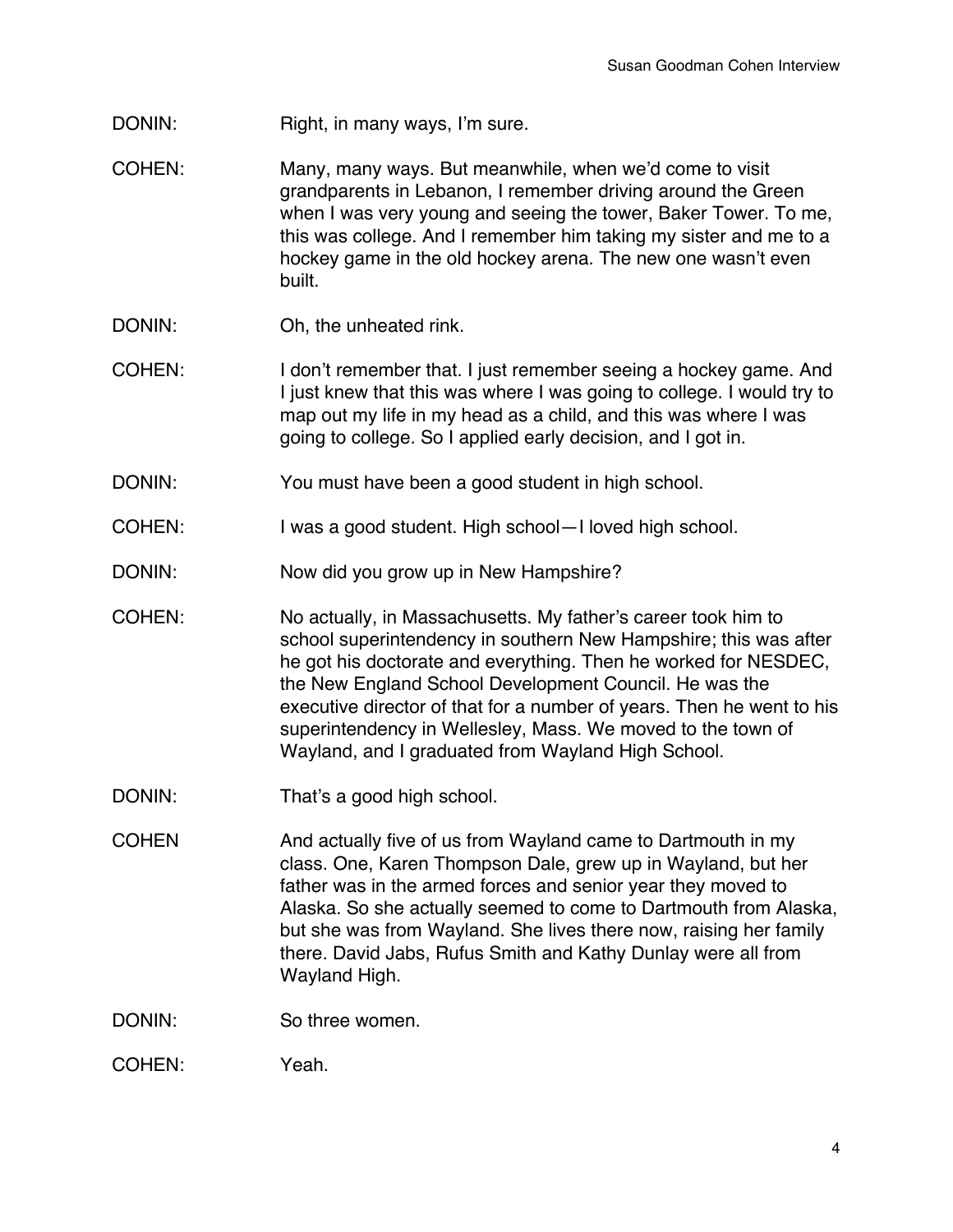- DONIN: That's great. I mean I guess Wayland High is probably virtually one of these feeder schools, or used to be, I'll bet, because it's a good school.
- COHEN: I don't know, but I did get a good education there.
- DONIN: Yeah. You were well prepared when you got here.
- COHEN: Although one problem that I see now is that it was a very tracked high school. So I was...not that only people from honors classes came to Dartmouth. But I was with the same 30 kids since seventh grade. There's actually another '79, Bill Mitchell, who's a very active alum, he attended Wayland High School I think his freshman year, and then his family moved up here to Hanover.
- DONIN: Uh-huh!
- COHEN: We just found that out recently when we were talking about our Wayland friends. But anyway, yeah, that was what brought me here.
- DONIN: It was in your blood from the get-go then. You never considered another school.
- COHEN: Right. And one reason, in fact, I didn't consider Bates—actually Bowdoin was my backup school, or my next favorite on the list—I didn't consider Bates because my sister was there. There was no way I was going to go where she was. [Laughter]
- DONIN: She probably felt the same way.
- COHEN: But it's a great school and founded by a Dartmouth alum, in about 1853.
- DONIN: Oh, I didn't know that.
- COHEN: Yes.
- DONIN: He founded Bates?
- COHEN: Yeah. Not Mr. Bates.
- DONIN: Right.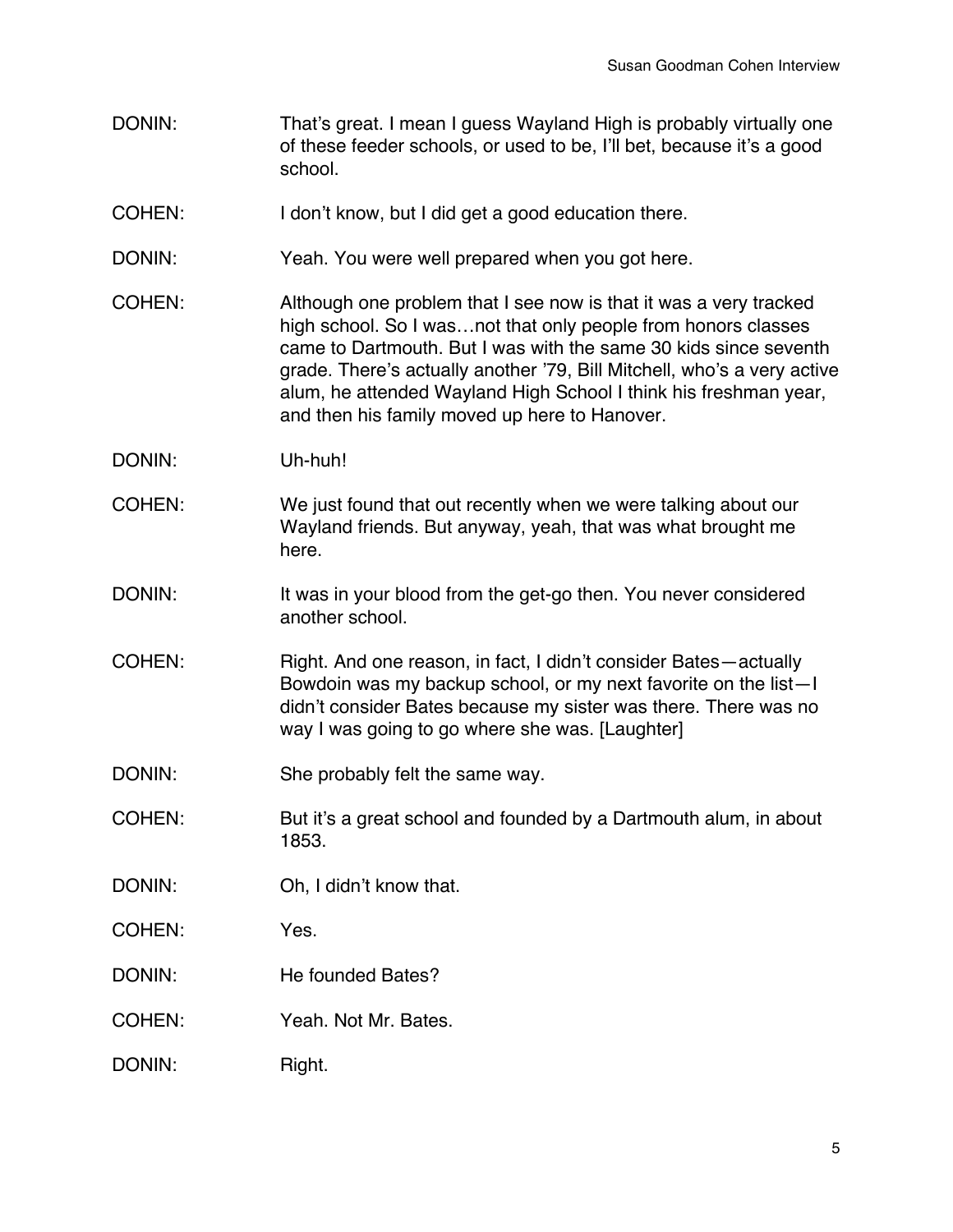- COHEN: But Bates is a banker—I don't remember the name of the 1853 alum—or 1850-something—who founded Bates.
- DONIN: Oh, I'll have to look that up. So when you actually left home to come here, your family was still in Massachusetts?
- COHEN: Yes.
- DONIN: So you really did get the experience of being away from home and being here and not having your parents down the road.
- COHEN: Oh yes. Right.
- DONIN: And how was it for you? I mean, was the transition easy 'cause you'd been here so much as a child?
- COHEN: Being away from home wasn't that hard. I remember feeling some loneliness the first few days, I'm sure at other times, too. But I did not go on a Dartmouth trip. I had a boyfriend who was a year behind me in high school. I wasn't that anxious to leave home because of him. We broke up later, my freshman year. I guess, thoroughly, my sophomore year here. But also, I couldn't afford the freshman trip. I wasn't on that much finance-—I guess I had some loans at the time. I did have some financial aid. But it was a stretch to come up with several hundred dollars, it was at the time, to do the freshman trip, and to leave a boyfriend, to leave home early was out of the question. Then I got here, and there was no one on campus.
- DONIN: Oh.
- COHEN: I was in my dorm room. My roommate was off on a freshman trip. All my Wayland friends were on freshman trips. I hadn't met anybody. And then they all started coming back into town, and they had their freshman trip friends. And I felt just sort of left in the dust. I mean I wasn't the only one who didn't go on a trip. But over 92 percent do, I think.
- DONIN: Wow!
- COHEN: When I speak to young people now coming to Dartmouth, I tell them they must, must, must go on a freshman trip. That's the thing that I regret.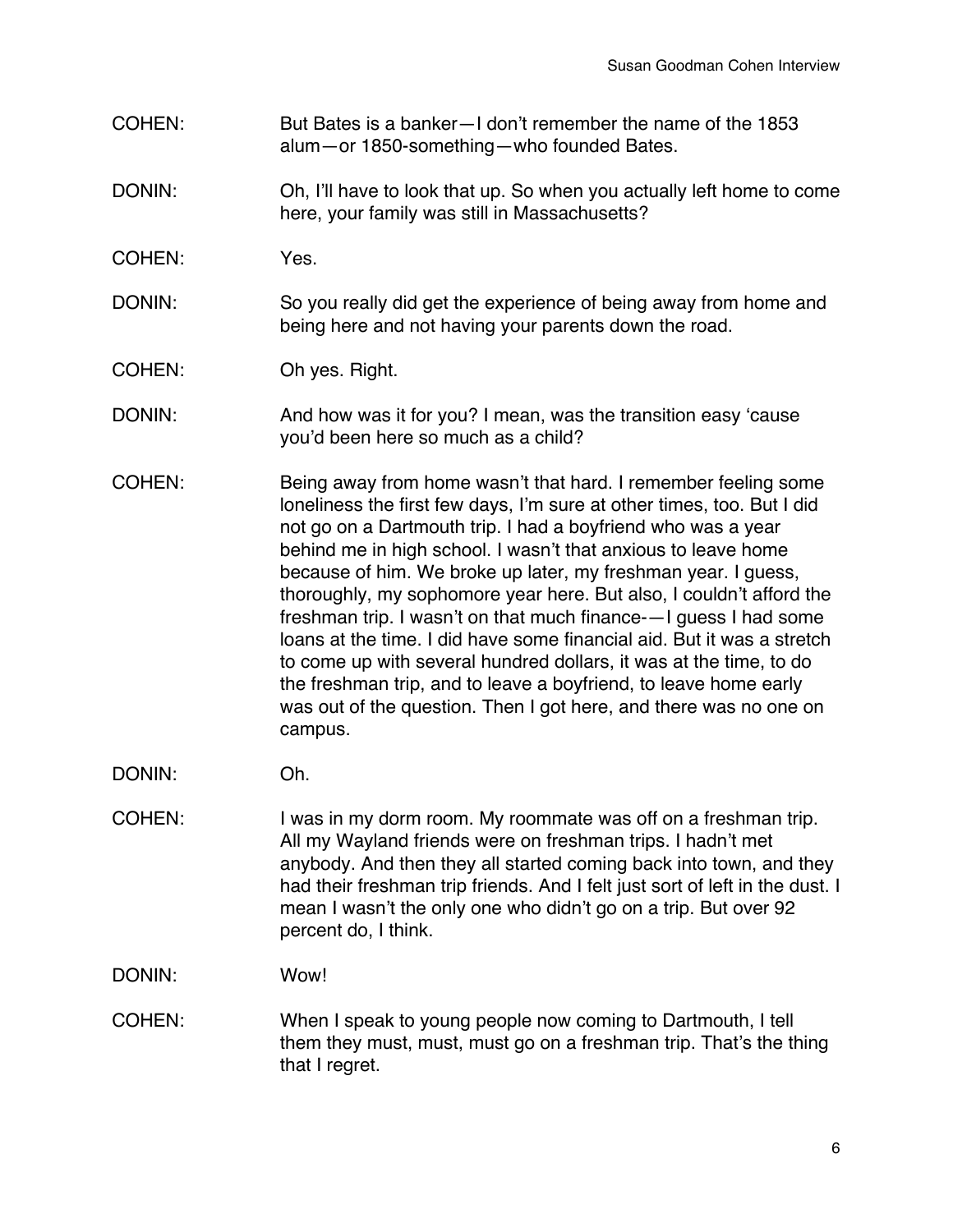- DONIN: Yeah. Now the ratio of men to women then was huge.
- COHEN: Three to one.
- DONIN: Ooof! How did that feel?
- COHEN: It was fixed three to one, which you know is because of the Dartmouth Plan. It felt…I mean, I wasn't that uncomfortable with it. There were a few times…I mean, I was almost always in a room with three guys. It was just by the mathematics of it. But it wasn't a problem, and I actually think it did prepare me for the years I worked on Wall Street after graduation in many ways.
- DONIN: Yeah.
- COHEN: But I mean there were things I didn't like about it, too.
- DONIN: Like what?
- COHEN: There were, for me, a few mildly sexist incidents. And having read a couple of the interviews that you already have on the website, I didn't experience anything super traumatic. But, oh, let's see. I remember…. Well, actually I was asked about this once when I was graduating.

Around when I graduated, someone wanted anyone who'd had any sexist incidents to come and report it. And I don't know where all this information is. But I had an economics professor who was the head of the department, and I was considering different internships, leave-term jobs, and I was talking about my career. I think he must have been my advisor 'cause I double majored in French and economics. And I told him I was interested in working in the OECD in Paris, which is an international organization, and would use both my French and economics. I loved France, I loved Paris. And he was discouraging. Then I told him, "For my leave-term I'm applying to Jordan Marsh, the Boston department store." "Now retailing. That's a good thing for women to get into."

- DONIN: Oh, my!
- COHEN: That's what he said to me. I remember also being yelled at crossing the Green at some point. I may have been a little too close to somebody's pickup softball game. I don't know. Something about the coeds. And then, my freshman year, I lived in an all-women's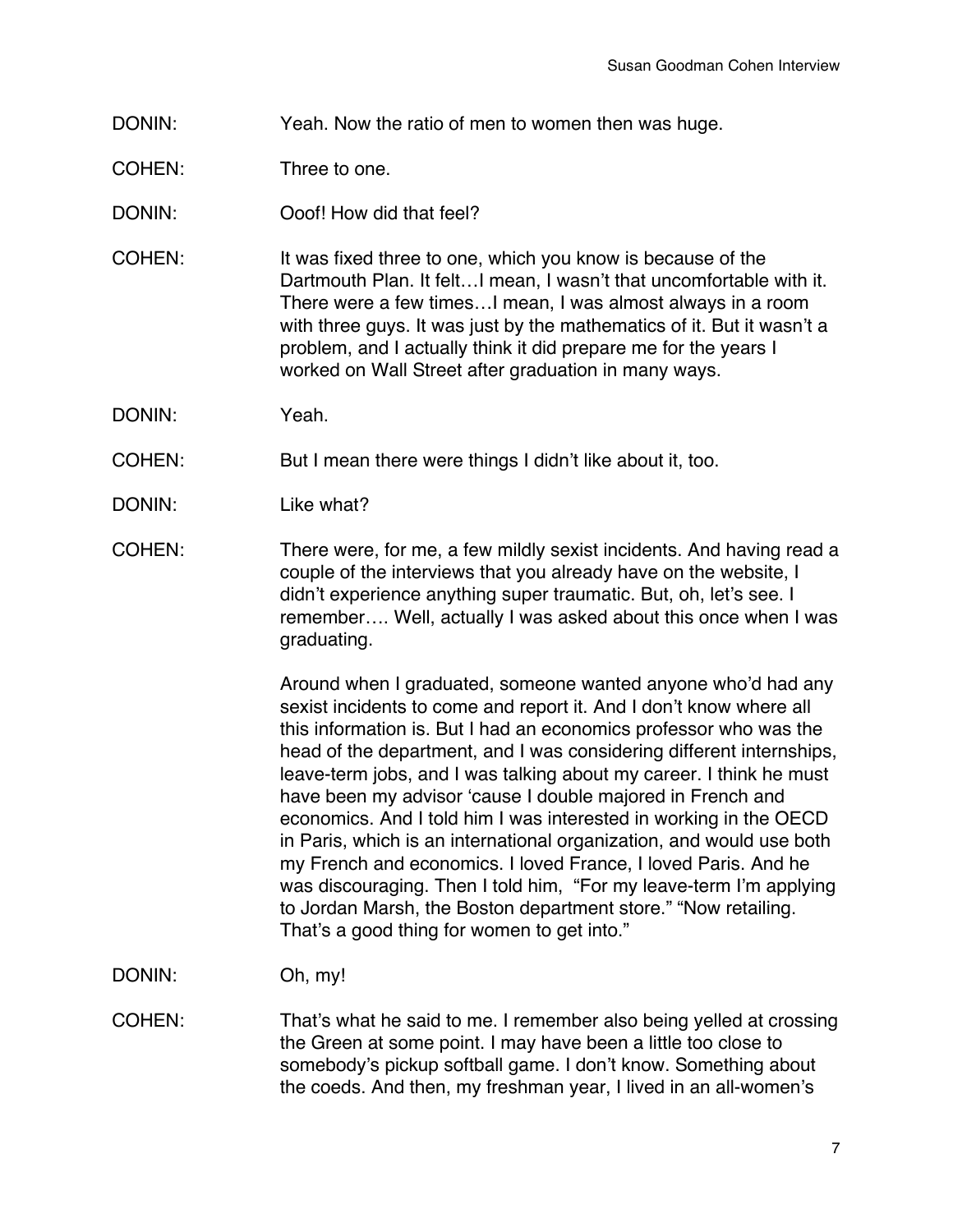dorm, which I liked. I still have a lot of friends from that dorm. But it wasn't…it was catty. I didn't really want to stay. Another girl who lived upstairs and I moved out, and we moved to the Motor Lodge. And as I always tell people, sophomore year it was like I went to a different college. It was that different.

- DONIN: In what ways?
- COHEN: Motor Lodge was a coed dorm. It wasn't one of the traditional dorms. Much more interaction with guys. And then I had a boyfriend on campus. He was a black man. So that opened up all kinds of other worlds for me.

And then my senior year again, I felt like my senior spring I went to a different college because I took a class taught by a visiting professor named Claudia Card. She's an ethicist, but she labeled herself a radical lesbian feminist. This class, which was called Women and Sexual Politics, under the philosophy department, just opened the whole world of feminism to me. I learned so much. I Googled her the other day, and she's still teaching, I believe at the University of Michigan; at least that was posted 2011.

But it was this amazing class. And right off the bat—she didn't come out and say it—but of the few guys in the class, the few men, none of them were going to get an A. It was impossible for them to get an A. And I'm not saying that that was right for her to do at all. But it was just eye-opening. And I learned about foot binding in China. I learned about all the genital mutilation that goes on in Africa. Just about the sexism in general and in society. And so I joined the—it was called Women at Dartmouth.

- DONIN: Oh, yes! WAD.
- COHEN: Yes. It was first called Women at Dartmouth. And we would sit around and discuss why we called ourselves Women at Dartmouth and not Women of Dartmouth, 'cause we felt like women "at" Dartmouth. Towards the end of my senior year, right before I graduated, I believe it was, the college wanted the group's name to change because it didn't reflect all women at Dartmouth. It was a very radical group. And I was sort of in it for educational purposes, I told myself, 'cause I'm pretty traditional. I mean, I wanted to be married, I wanted to raise a family, which is what I did. So they changed the name to Dartmouth Women's Alliance.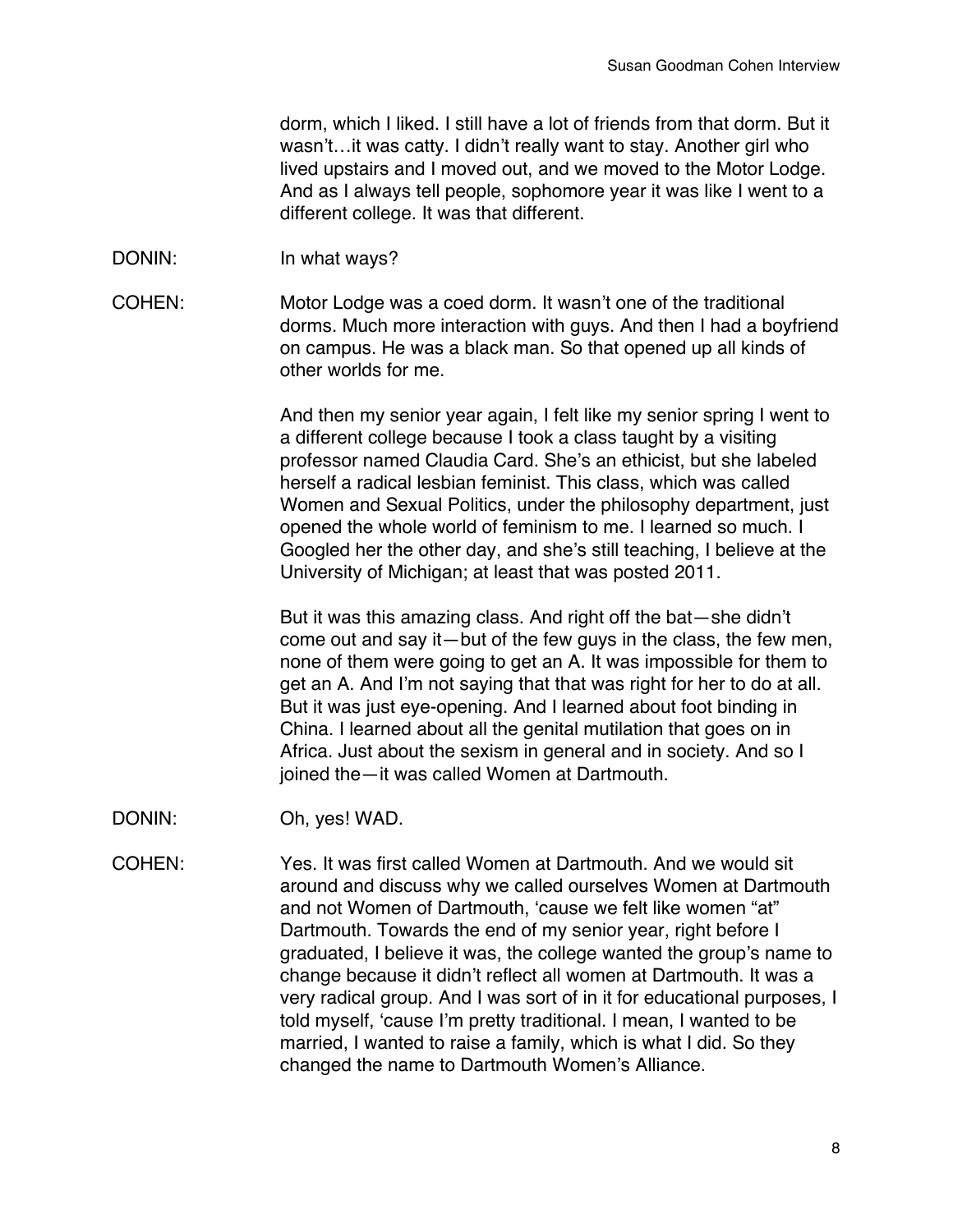- DONIN: Oh.
- COHEN: I don't know if it still exists. DWA.
- DONIN: Hmm. I'll have to look it up.
- COHEN: But I still have my T-shirt, BTMFD. And I'm looking at the yearbook. And I see a page on Pyro-feminism.
- DONIN: Oh, yeah.
- COHEN: Pyro-feminism, BTMFD. And we had T-shirts in black with red lettering and red flames. It stands for "Burn The Mother Fuckers Down." [Laughter] I didn't make it up, and I wouldn't go around chanting it. I didn't even attend "Take Back the Night," although I did attend the Frat Hums that year.
- DONIN: Oh. The Hums.
- COHEN: Right. So by the time I was a senior....
- DONIN: Had you been politicized or just educated, do you think? If you know what I mean by those terms.
- COHEN: A little bit of both.
- DONIN: Uh-huh.
- COHEN: I mean, I hadn't really thought about these issues, and I wasn't the one at the front of the line and organizing the demonstrations. I was just going along for the ride and learning. In the context of that class I took, it was just so interesting. You know, again, being traditional, but having grown up in a traditional family, too.

But the Hums, the Dartmouth Women's Alliance wanted to do some kind of a protest. And I think they ended up—I say "they" because I wasn't one of the leaders of the group, and I was observing kind of—but I went to participate. I wore whatever we were supposed to wear, red and black probably. And they wanted to stand and sing alternate songs against the—now this wasn't the Hums. The Hums had happened on Frat Row where there was still—no one could stop them from standing on their front steps and singing, "Our Cohogs," which they did.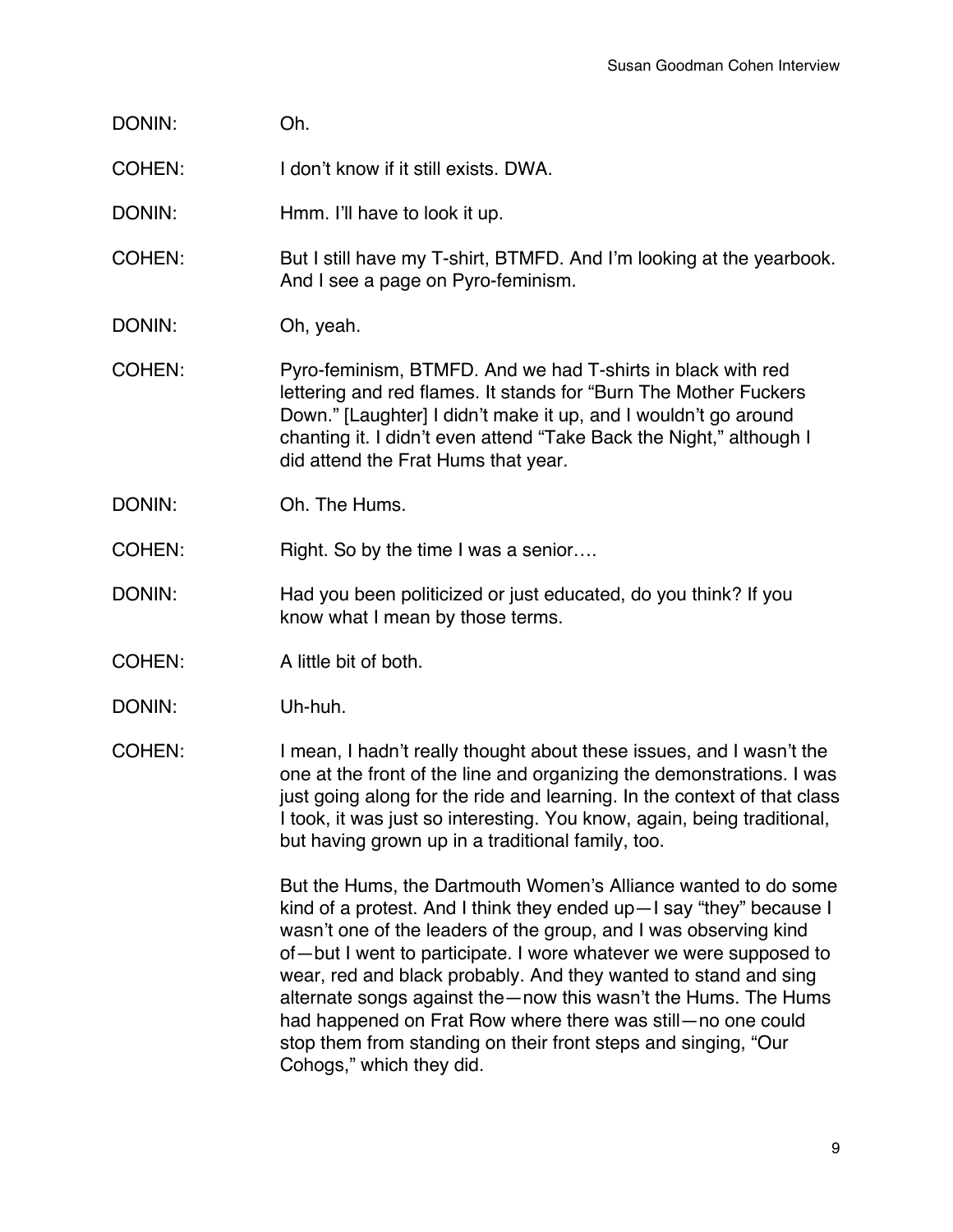So we're on Frat Row singing alternative songs. And who was there but *Esquire* magazine doing that famous article, which I have somewhere stashed away. In fact, I just noticed in here that our pictures are much better than *Esquire*'s. It's funny. But I purposely, when they were taking a photo, a group shot for *Esquire*, stood way at the side. So we were standing in a line, and I think we had posters or we were holding up our banner or something. But I didn't want to be in the center. I moved so I'd be way at the side, because I was about to start interviewing for real jobs, and I thought, Oh, I'm gonna… Somehow I had it in my head that all these men who work in these corporations are going to read *Esquire*, and they're going to see me, and they're never going to hire me 'cause here I am protesting sexism at Dartmouth.

So anyway, it didn't have anything to do with me getting a job or not. But those are some of my memories.

- DONIN: So if you had to describe who was your sort of group, your support group, so to speak, your friends, when you first got here and how they changed from when you left four years later, how would you describe that group? Who were they? Were they like your roommates or your dorm mates?
- COHEN: Dorm mates.
- DONIN: First year it was dorm mates?
- COHEN: Yes.
- DONIN: Uh-huh.
- COHEN: That was in North Mass, the all-women's dorm.
- DONIN: Yeah.
- COHEN: Then I moved to the Motor Lodge. The man I started dating there, I dated for five years, until a year or so after graduation. He and I and a couple of male friends of his who were '80s—class of '80—we hung out together a lot. I remember doing math and blowing bubbles, with liquid bubble stuff, and we'd blow bubbles; then we'd try to blow bubbles within bubbles, then bubbles within bubbles within bubbles! And of course there was a lot of marijuana involved in this bubble blowing…. That was sort of a subculture that I touched into.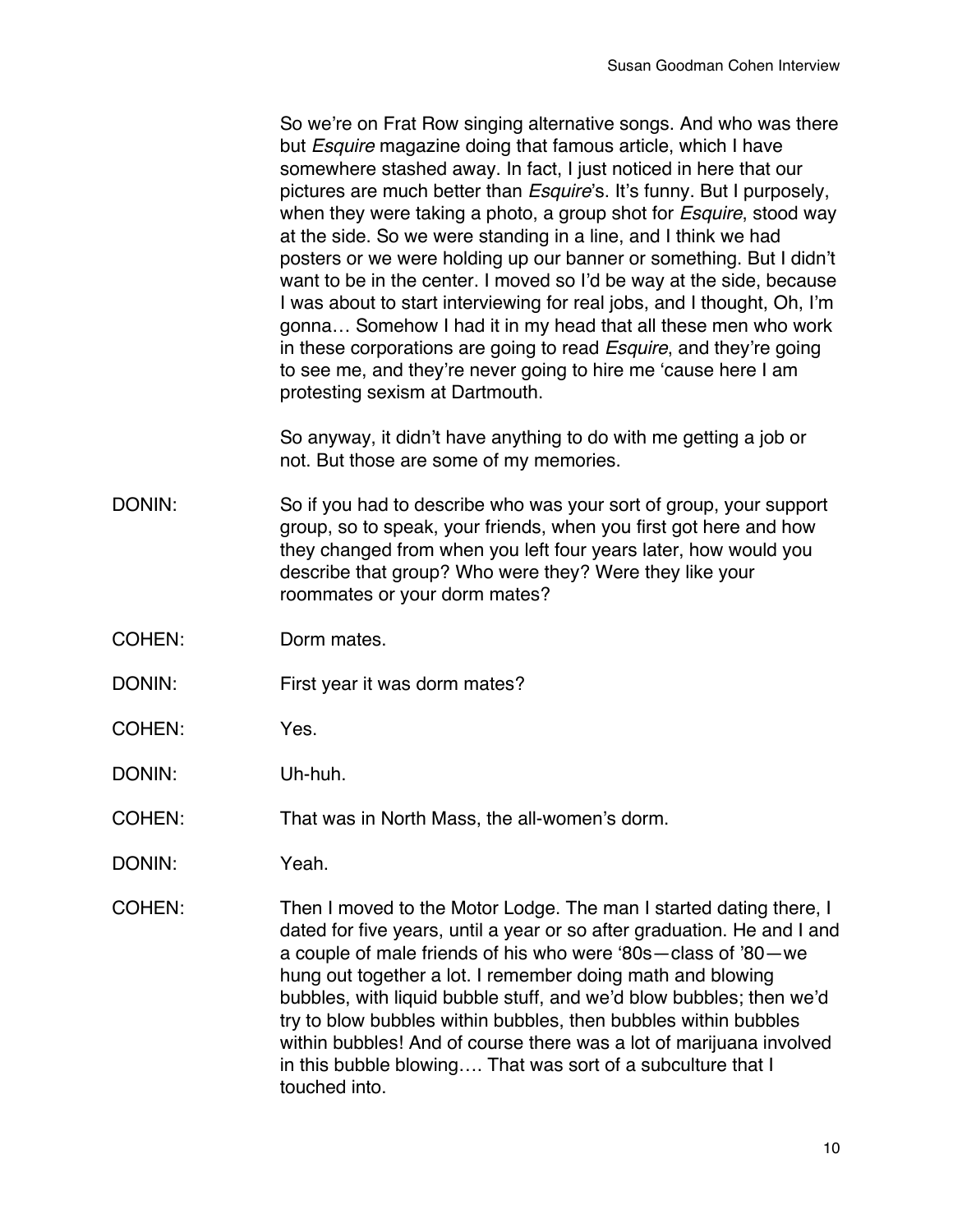I wasn't a big drug user, but some of these friends were. Actually, the person that I dated, when I first met him, he would get stoned on the weekend nights. And then he would start with Thursday nights. And then he would be high every day and then all day long. And then, by the time I ended the relationship, he was doing other drugs, and I was growing up and realizing that there was nothing that I could do to change him. So anyway, that's that story.

- DONIN: DONIN: Did you ever.... So you obviously didn't get involved in Greek life.
- COHEN: Oh, no. In fact I…. Well, I went to some fraternity parties my freshman year with sticky beer on the floor and, you know, we'd go in and say—when asked where we were from—we'd say, "From Wellesley," or from some girls' college, because if you said Dartmouth, they didn't want to talk to you. But I didn't want to meet those guys anyway. They weren't interesting. I don't know, I didn't like those kinds of parties.
- DONIN: Mm-hmm.
- COHEN: I did want to mention, because I didn't see this anywhere in what I read that anyone's spoken about, there was a group on campus, I don't know when it started, called the SSA, Students for Social Alternatives. That was a club, an official club of the college, and I was pretty involved in that in my sophomore and junior years. And when people talk about the dances in the Hop, the club put on a lot of those dances. Maybe the college did for a while, but the club took over. We would have disco dances—it was the disco era. And I loved the music; I love to dance. I did a lot of dance at Dartmouth, and I still take a lot of Zumba classes. So we'd have these disco parties, and we had one once, I think down at the boathouse. And we would do other things that were social alternatives.
- DONIN: So even then you were able to find ways to socialize without having to go on Frat Row.
- COHEN: Oh, yeah. There was a lot going on that wasn't Frat Row.
- DONIN: Were you in The Players, too?
- COHEN: Yes, I was. I was very involved with The Players and the Hopkins Center. Maybe not as involved as some. I was in a musical my freshman year. "Kiss Me, Kate" was the show. I was a dancer. And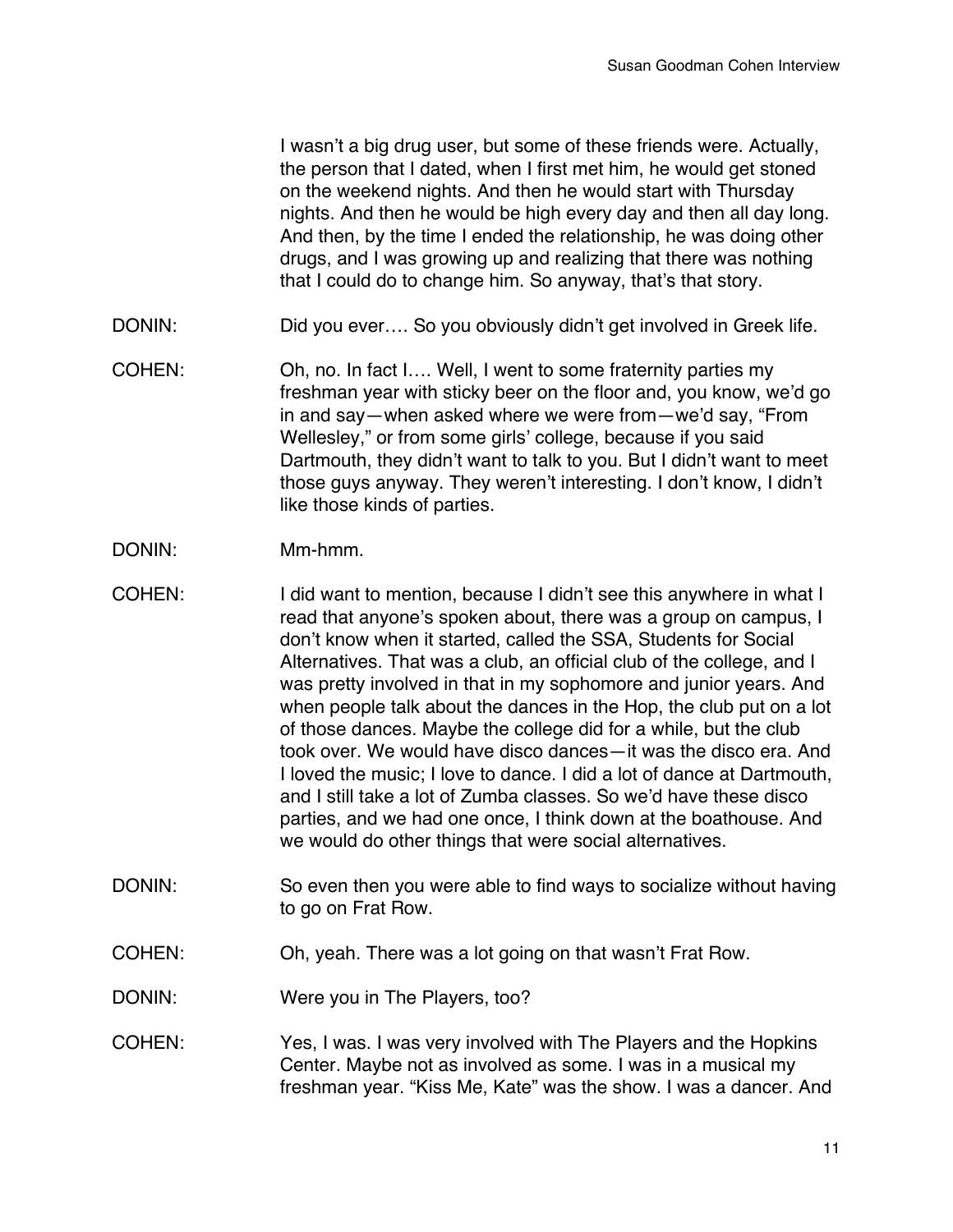then sophomore year, talking about the financial aid, my father changed jobs. He went from being the school superintendent of Wellesley to the executive director of the School Boards and School Administrators associations in the State of New Hampshire. He took a pay cut. My family moved back—that's when they moved to Hampton, New Hampshire. They're still there. And he called Dartmouth right away, because I was going into my sophomore year, to find out what they could do for financial aid. So I received a scholarship for some of it, and I also got work study status.

- DONIN: Uh-huh.
- COHEN: So I got a job at the Hopkins Center, and it was so much fun. I worked in the scenery shop and the prop shop for the rest of my undergraduate time. I learned so much, and it was really fun.
- DONIN: Oh, how fun. So was there any kind of stigma attached to being, you know, a financial aid kid in those days?
- COHEN: Not that I noticed.
- DONIN: That you were aware of?
- COHEN: I didn't really know coming into Dartmouth how many students had gone to private school. I mean I knew some students were wealthy. There was someone who would go to Europe almost every weekend, somebody in a long mink coat, and people would go to L.L. Bean in the middle of the night. Well, that wasn't really so much dependent on financial aid. But I couldn't buy anything. I remember one time my dad gave me a \$20 bill when he came to visit. I went downtown and bought myself this skirt that I had liked. That was about it. [Laughs]
- DONIN: Yeah. But you didn't feel surrounded by people who were not on financial aid? It was a mix then.
- COHEN: It was mixed, and there wasn't any stigma. And you didn't really know if someone was on financial aid or not, if they weren't, you know, displaying it with what they wore or what they drove or whatever.
- DONIN: Right, right. Now what about... I mean, being with a boyfriend who's a man of color, were you ever exposed to any kind of racial incidents with him?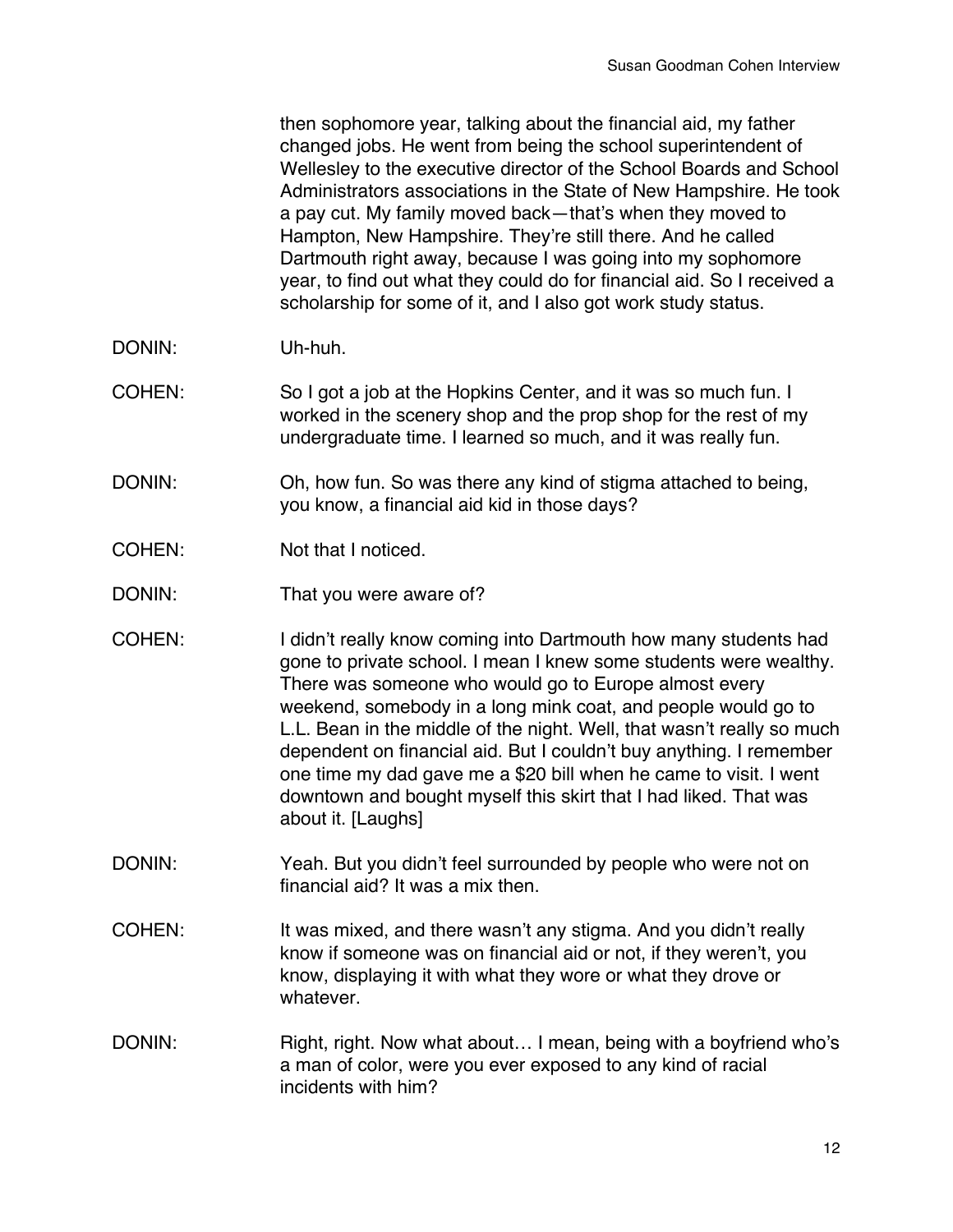COHEN: No, not with him, not on campus. I mean, a little bit of discomfort from some of my family members, but they're pretty much mostly liberal New Englanders. And I mean, we were soul mates in a lot of ways, and we got along really well for years. I did have a little racial incident at Dartmouth once that I wanted to tell you about. It had nothing to do with him. They didn't know I was dating him.

> For some reason I had to go to, I guess, the cashier's office. It was like a bank, a mini-bank, in one of the administration buildings. And an older gentleman who worked there spoke to me about whatever it was I was doing. I don't know, making a deposit or making a payment or something. And he had some negative things to say about a number of the students who were working there who were of color. That he couldn't trust them, and he wished he didn't have to work with them.

Yeah, you're eyebrows are popping up. I know. That was right up there with the professor telling me that retailing was a good thing for women to get into. Just old attitudes and, you know, it was… I mean, my antenna went up right away and I was like, Okay, whatever.

- DONIN: Yeah. But not... Oh, he was in the cashier's office, right. But your boyfriend never experienced any kind of troubles that you knew about.
- COHEN: Not that I knew about.
- DONIN: Mm-hmm. Because by then, the black population here had certainly improved from what it had been, say, even ten years earlier, '65 to '75.
- COHEN: I mean, there was a black community. He wasn't so much in that community. He didn't sit where the black students sat in the dining hall. He wasn't a member of or live in that house.
- DONIN: That frat house, yeah. The Shabazz House.
- COHEN: Okay. I mean we went in there once or twice for a party. But he wasn't there frequently. We both were economics majors. He worked, he worked really hard; he was brilliant. He came here when he was 16.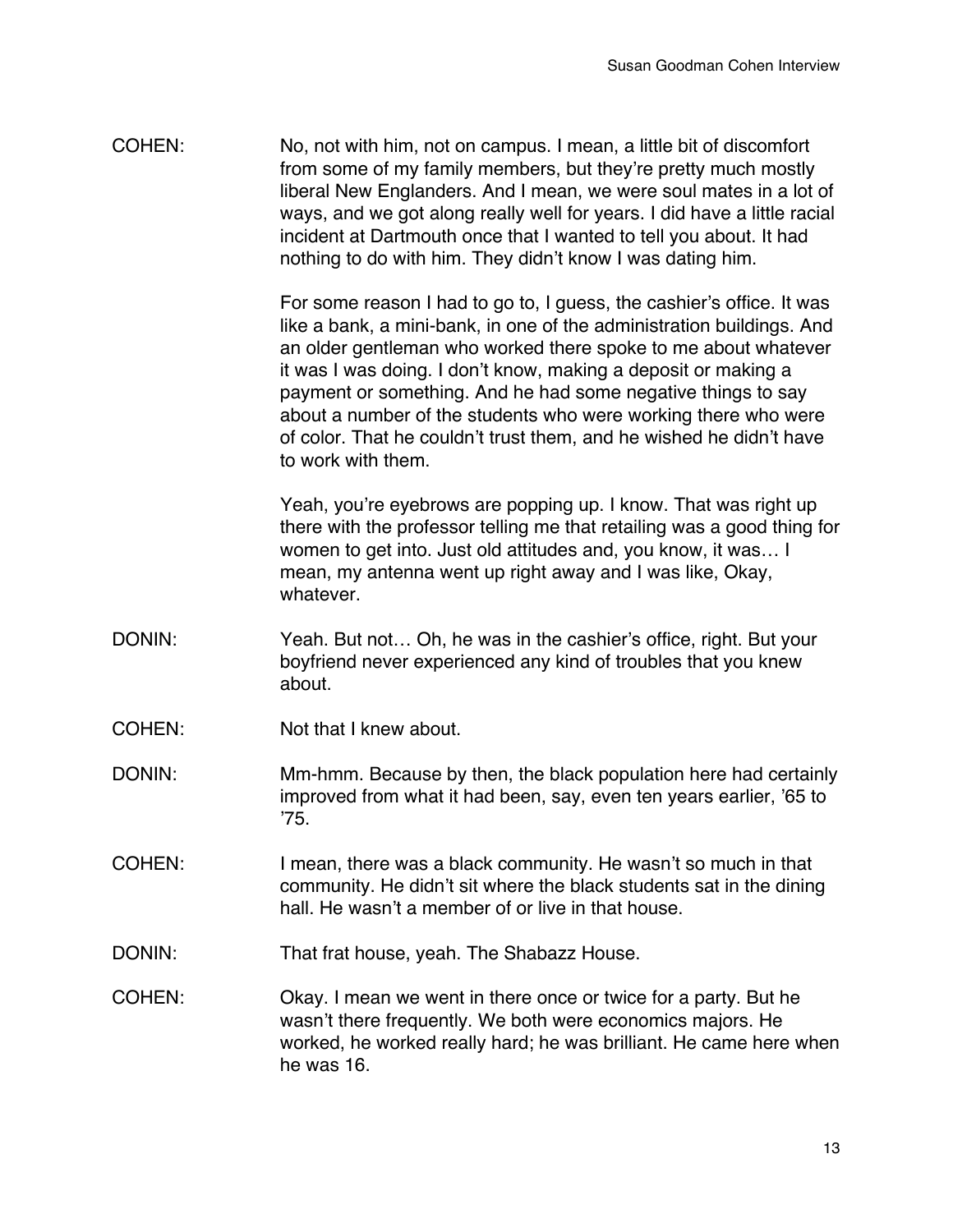| DONIN: | Wow! |
|--------|------|
|--------|------|

COHEN: And he was a runner, he was a sprinter. He was on the track team.

DONIN: Oh, yeah.

COHEN: He was busy.

DONIN: Right. So back to who your sort of community was. So it evolved and changed. So by the time you graduated, who would you have called your—how would you have described your community?

- COHEN: You know, it's funny because the people that I'm friends with now from my class, I wasn't really friendly with here. I mean, a couple from North Mass, but they're not even my best friends. My best friend from Dartmouth—I don't know if we can say names?
- DONIN: Oh, sure. Yeah.
- COHEN: Sova Fisher. Her last name was Pheng, her maiden name. Sova Pheng Fisher. We became good friends after Dartmouth. We got to know each other in the French department 'cause I was a big [John] Rassias, whatever, aficionado. Is that the word I want?
- DONIN: Yeah.
- COHEN: Student of John Rassias.

DONIN: So he was one of your professors, yeah?

COHEN: Oh, yeah. He and Claudia Card, I learned so much from. I met Sova doing one of the plays. And then another good friend of mine, Gwen Kujala Stein, is a '79; we're in touch on Facebook sporadically. But we were pretty close the years after Dartmouth. A lot of people moved to New York, Boston or New York, after Dartmouth. I went to Boston for one year and then moved to New York when I broke up with the Dartmouth boyfriend. Anyway, so there was sort of a community of alumni in New York, where I had some friends that I hadn't really been friends with on campus.

## DONIN: So your Dartmouth community sort of changed after you graduated.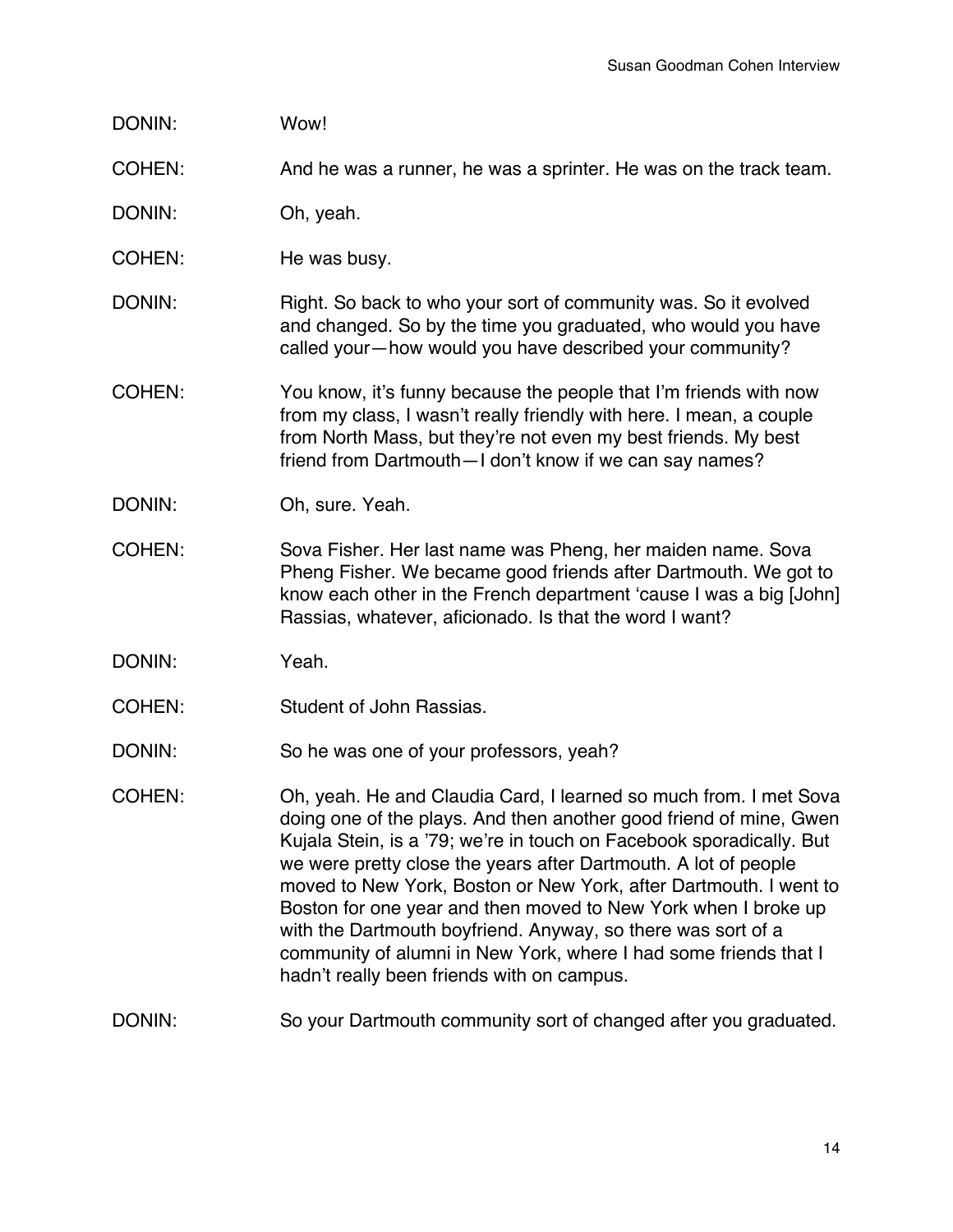- COHEN: It's kept changing. And now, partly because of Facebook-I did want to point that out, because people on Facebook aren't necessarily ones we were friends with as undergraduates.
- DONIN: Right, right.
- COHEN: But it's a great way to keep up, and a lot of barriers have come down. And I know at my last reunion, which was the  $30<sup>th</sup>$ , everyone was talking about—whether it was totally true or not—they were talking about all those cliques and all those groups are gone now and we're all just in the same class. And I do find that some of the people who maybe wouldn't have spoken to me or I wouldn't have spoken to in my undergraduate years, I can now pretty easily, and they listen, and it's nice.
- DONIN: Life is a great leveler of people, I think.
- COHEN: Yeah. We're mature—maybe a little too mature at this point.
- DONIN: Right, right. Well, speaking of that, of people you wouldn't have spoken to, you know, one of the lenses we're looking at to sort of describe people's experiences here—that we're looking through, excuse me—to describe people's experiences here, is whether you experienced moments of feeling like an outsider here. How difficult it is sometimes to get established here and find your community.
- COHEN: Yeah. I remember one of the truisms that people would say—and they said this when I was an undergraduate—is that part of going through Dartmouth is feeling like you don't belong at Dartmouth.
- DONIN: As a woman, you mean?
- COHEN: No, anyone, at different times I guess.
- DONIN: Many people come here-
- COHEN: And I also… I do have the love/hate relationship with Dartmouth that a lot of people have, the complex relationship. You know, I resent the Greek system. In some ways I resent the ultraconservative side, but we'll leave that out of the conversation. I remember when I was a senior, not only did a few sororities come to campus….
- DONIN: Oh, they did. That's right. Yeah.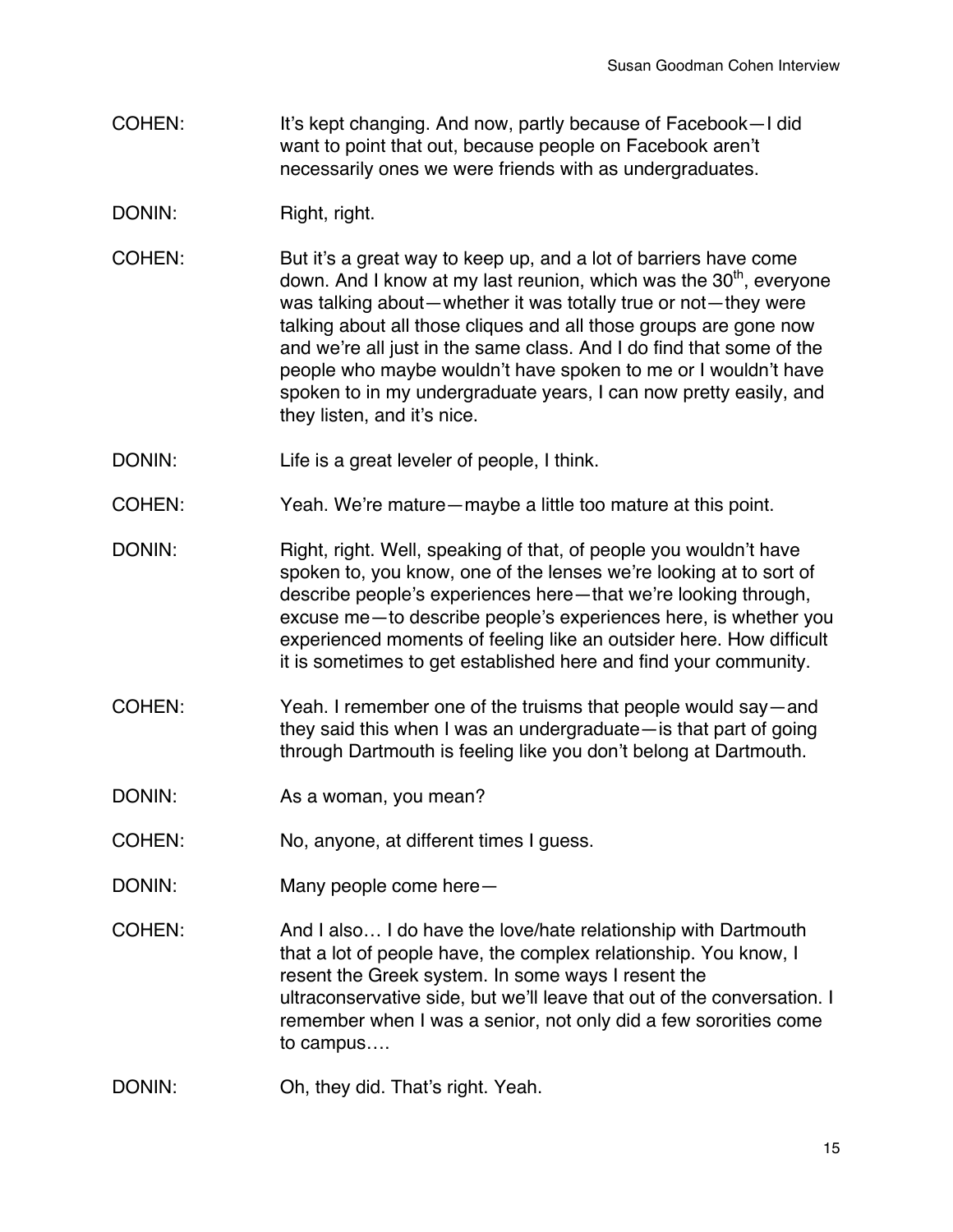- COHEN: I didn't know about this 'til afterward, but some women in my class went and started…I think they started a women's secret society.
- DONIN: Oh, yeah.
- COHEN: Which to me is elitism on elitism and shouldn't exist. But who am I to say?
- DONIN: But aren't they just trying to act like the men?
- COHEN: I guess so. But what are these secret societies about? You know, we can't know because we're not the privileged ones to be in them. I don't know.
- DONIN: Mm-hmm.
- COHEN: What good do they do?
- DONIN: Yeah, that's the ultimate insider operation, isn't it?
- COHEN: Uck! Yeah.
- DONIN: And there are a number of them now.
- COHEN: There are? I don't know. I mean, I know that there were a few.
- DONIN: Uh-huh.
- COHEN: There's a couple listed in my yearbook, which I didn't even know.
- DONIN: I was interested that they list the members in them.
- COHEN: Yeah.
- DONIN: Cause I thought they were secret.
- COHEN: I know. Go figure. I don't know. [Laughs]
- DONIN: Yeah...yeah.
- COHEN: Maybe it's just a tradition that somehow got started at some Ivy League school way back when, and it hasn't died. I don't know what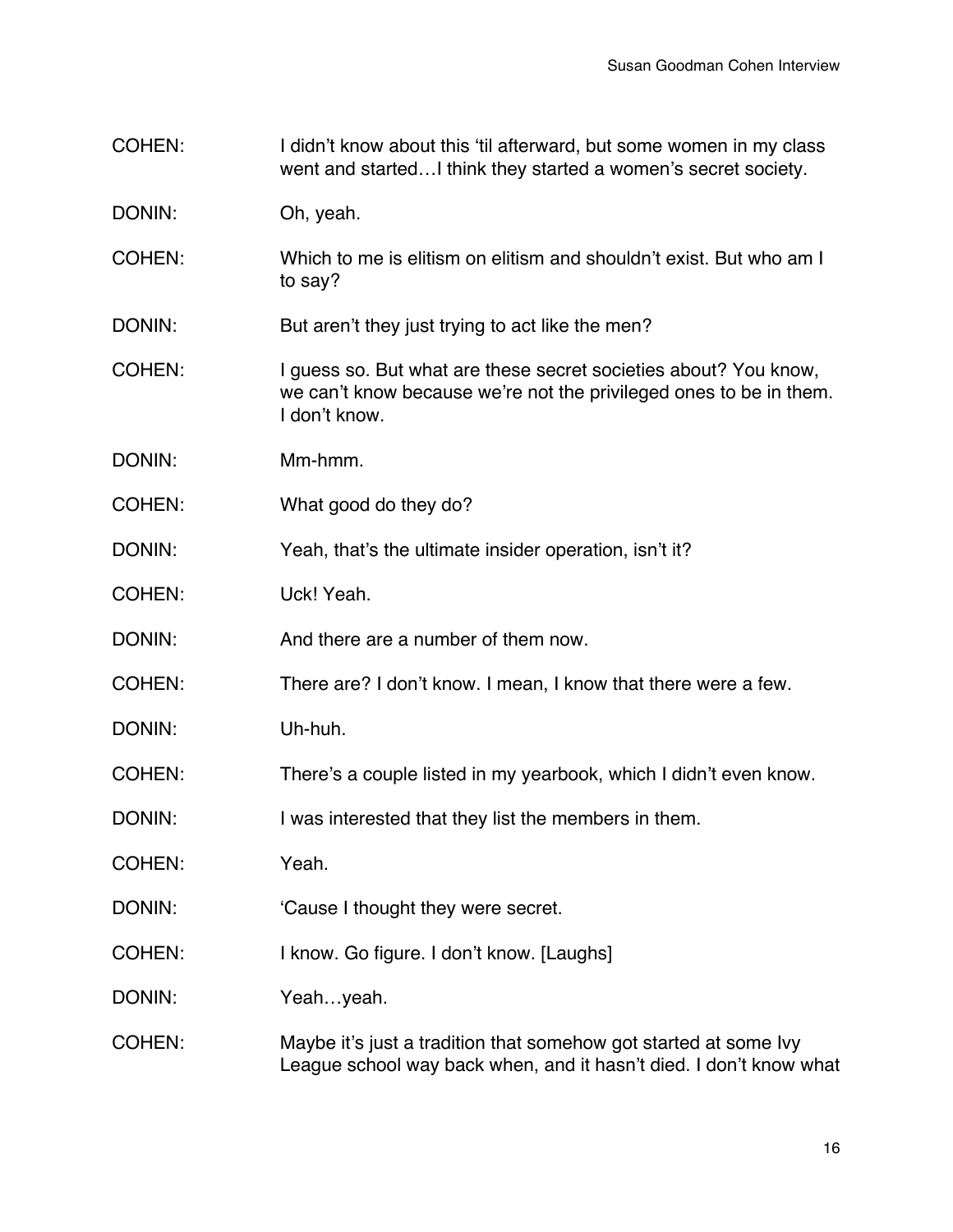good they do. Do they go around doing community service? I mean, I don't know.

- DONIN: I think some of them do. Yeah.
- COHEN: Alright. [Chuckles.]
- DONIN: I do. But I don't know that much about them 'cause they're secret. [Chuckles.]
- COHEN: Mm-hmm. Right.
- DONIN: So did your experience here sort of, having your mind opened up and educated about politics and philosophy, did that…I mean that must have really changed your view of the world.
- COHEN: I think I grew up.
- DONIN: Mm-hmm.
- COHEN: I think I had a pretty narrow view. I mean, when I was in high school, I did, in light of what's come out in the press this week, I did want to go to Dartmouth partly to find a husband. I knew I wanted to get married and have kids, which I did.
- DONIN: Right.
- COHEN: And I wanted to raise my kids. I wanted to be a mother. If you asked me when I was a kid growing up what I wanted to be when I grew up, a mommy. My sister, no; she was aghast. She never wanted to be a mother. She's single to this day. But I wanted to be a mom and bake the cupcakes and bring them into school, and I did. [Laughs] But, yeah, I would say my social group kept evolving, and part of that's because of the Dartmouth Plan, I guess.
- DONIN: Did you do any study abroad?
- COHEN: I did. I went to France.
- DONIN: Oh, you said that. Right. Yeah.
- COHEN: With the Foreign Study Program.
- DONIN: Uh-huh. And you did your sophomore summer?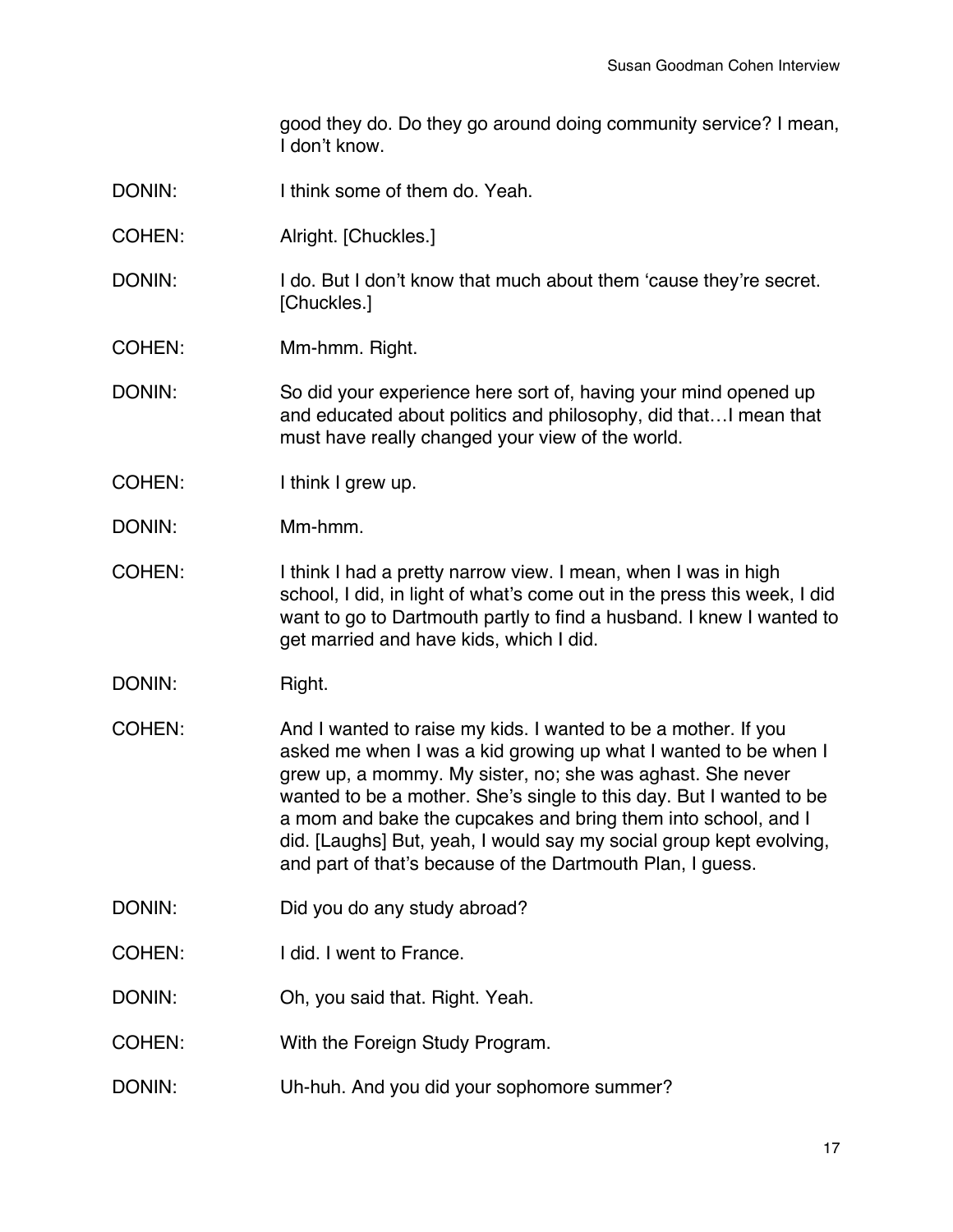- COHEN: I did—yes. Sophomore summer. I also did a second summer. Because if you did a second summer, you could take two classes and only pay for two. And the same thing with senior spring. If you stayed for senior spring—'cause a lot of people were out of here as soon as they finished their requirements—if you stayed, you could take two classes and pay for two. And so I did that. It's nice taking two classes.
- DONIN: Yeah. It's a nice schedule.
- COHEN: Yep.
- DONIN: So this love/hate relationship that you have, does it have anything to…does that impact at all your sense of how this experience changed you over time?
- COHEN: No. But I have to say the love/hate relationship was at its peak when my daughter wanted to come to Dartmouth and wasn't accepted.
- DONIN: Oh, I see, yeah.
- COHEN: And I did have some love/hate issues before that. But she knew about Dartmouth, and she was interested in a health career—after doing a lot of dance. She was a very advanced ballet dancer and was in a youth pre-professional company over these years. And I was a dance mom. I also have a son, by the way; we can talk about him later …he's totally not a Dartmouth type of person. He went to NYU Film School.

But anyway, my daughter had some injuries over the years of her dancing and became interested in a medical profession. She joined our local first aid squad when she was 16. But meanwhile she looked online, and she found that Dartmouth has a summer camp for high school students interested in health careers; it's a oneweek session. So she attended when she was 15, and she's been working for them ever since. And now she's coming to the program, TDI, The Dartmouth Institute for Health Policy and Clinical Practice. She'll be matriculating in July and graduating next June, in one year. It's a very fast, intense master's program, four terms in a row. So she's very happy about that.

DONIN: You must be delighted.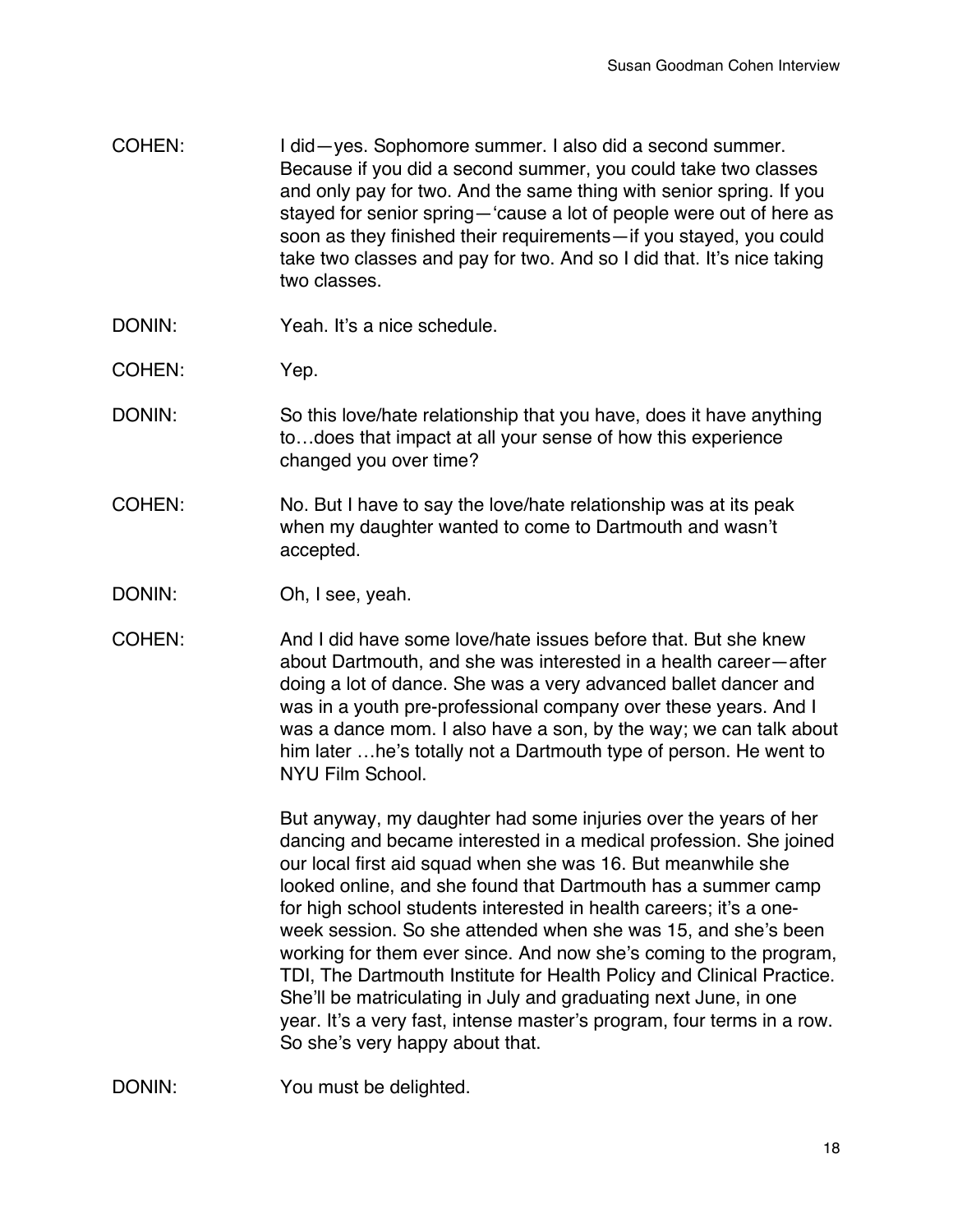COHEN: Oh, yeah. I'm very proud.

DONIN: Yeah.

- COHEN: I'm kind of sad that she won't be spending that much time here on campus. Most of their classes are more in the direction of the hospital.
- DONIN: Right, right.
- COHEN: But that's fine with her, and she'll have her Dartmouth degree.
- DONIN: So has she also been imbibed with this sort of Dartmouth lore from you?
- COHEN: Yes. I mean she did want to come here. She applied early decision and was deferred. She didn't get in. I do alumni interviewing, so I know that some of her grades were not what they could have been. She probably took too many AP courses and didn't get As in all of them. But she's now learned how to work.

She's a very hard worker, and she's…. and I have to say, though—I still wrestle with this—doing the alumni interviewing, seeing some of the students who get in and who don't, it's very tough. I mean, my daughter would have been a phenomenal Dartmouth student. She has been on the dean's list at Bates. She doesn't drink and party. Boy, if they could just have a check box on their application form for that: Do you plan to drink when you go to college? I mean some don't really get into that 'til they get to college. But you know what? I felt like writing a letter to admissions, you know. For all of the whatever, I don't know what word to use; I want to use—duds or clunkers that you accepted and that are drinking their way through Dartmouth, here you could have had this person who really wanted to come, whose heart was here, and she didn't get in. So she's gone to another college, and it's been great for her. She's doing them credit.

DONIN: And she's thriving.

COHEN: Yes.

DONIN: Right. It's probably harder for you than it is for her.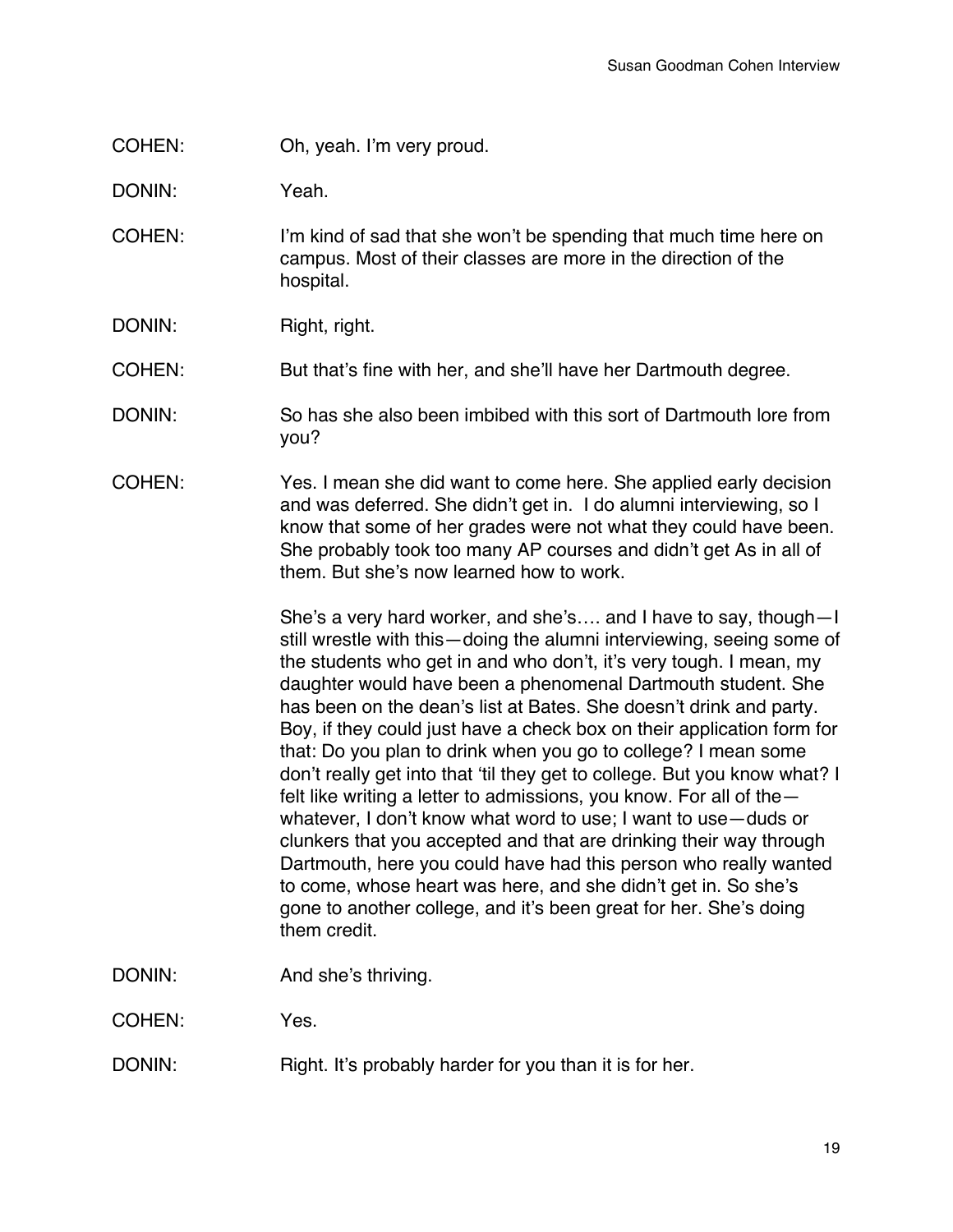- COHEN: Oh, yeah. I mean I remember hearing that a lot about kids growing up and trying to go to private school for high school or even the younger grades, and the parents are more upset for years when they don't get in. The kids just, you know, don't look back and go forward. I mean, it turns out Bates is the perfect school for her. It's been a great four years.
- DONIN: But that's the love side of Dartmouth. You really wanted one of your children to go here.
- COHEN: Yes.

DONIN: Right. Why is that? Nobody can explain it. [Laughs]

- COHEN: I guess it's just this sense of loyalty and family, you know.
- DONIN: And for you especially because your father went here, and your parents were, you know, married here.
- COHEN: From the Upper Valley.
- DONIN: And from the Upper Valley. So you have really deep roots, more than just the fact of attending Dartmouth, the fact of their connection to it as well. Well, your daughter's carrying it on.
- COHEN: Yeah, she'll be here. [Laughs]
- DONIN: She'll have a Dartmouth degree.
- COHEN: She's even already talking about looking for a job, after she graduates. She's still toying with, you know, will she go to medical school? Will she become a nurse practitioner? Will she go into something administrative? And as one of my business school professors once told me, it doesn't matter what you do before you're 30. I say it doesn't matter what you do ever. So you can always switch, right? [Laughter]
- DONIN: So do you think Dartmouth's location impacts anybody's experience, and did it impact yours?
- COHEN: Oh, I loved the location.
- DONIN: Its remoteness and its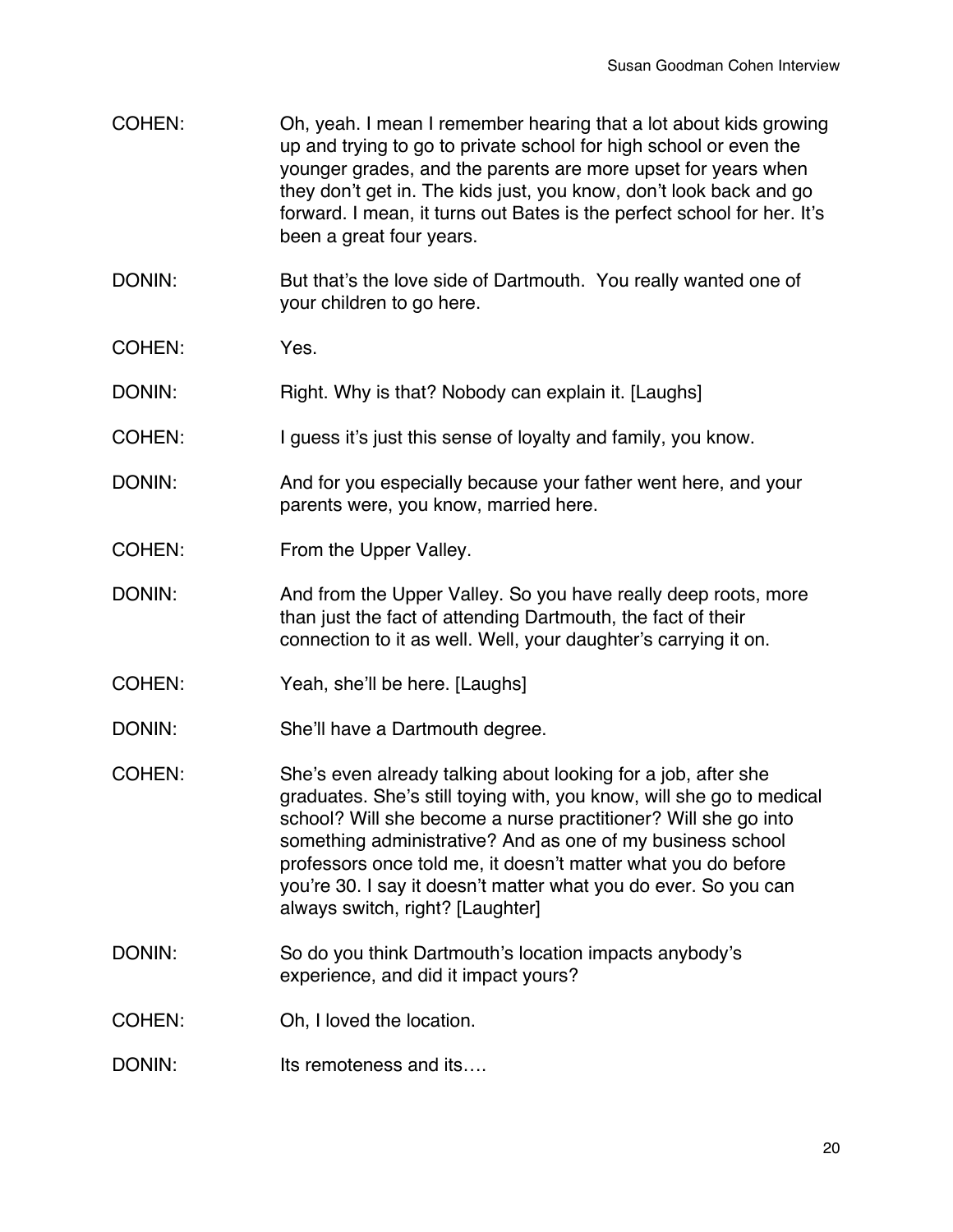- COHEN: Not so much the remoteness, just the hills, the pine trees, the air, the buildings.
- DONIN: DONIN: Did you consider yourself an outdoorsy person at that time?
- COHEN: Not particularly. But I was as much as any other kid who grew up in New England. I mean, we rode bikes, we hiked—
- DONIN: Skiing?
- COHEN: We skied, we went to the ocean.
- DONIN: Skating?
- COHEN: Skated. My mother always took us skating.
- DONIN: Mm-hmm. Did you do any of that here?
- COHEN: I did. I took ski lessons freshman year.
- DONIN: Oh, yeah.
- COHEN: I took the bus out to the Skiway, which I also tell applicants: You can take ski for gym.
- DONIN: Yeah. [Chuckles]
- COHEN: I skated on Occom Pond a couple of times. I used to run, I would jog down past, you know, over the golf course, down along the water, and back up. Even out by what was the ski jump, and back into town.

DONIN: Oh, yeah.

- COHEN: Yeah, we were outdoors a lot.
- DONIN: Mm-hmm.
- COHEN: But Dartmouth Outing Club, no. I mean, I have not climbed Mount Moosilauke. I didn't do my freshman trip; so how could I have climbed Moosilauke? And I still want to do that. Some year at reunion. Maybe next reunion I'll do that.
- DONIN: Mm-hmm. Yeah, I assume they offer that.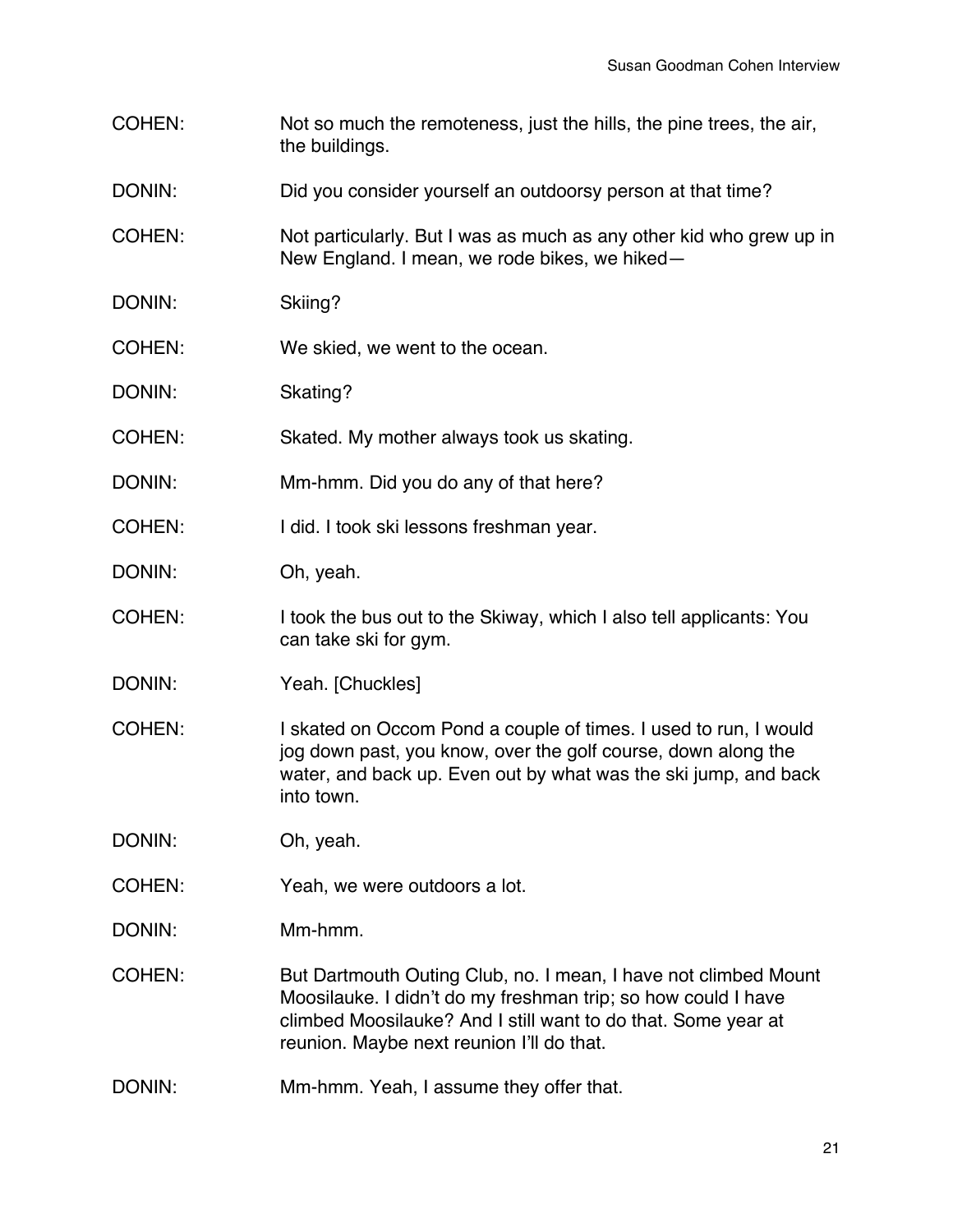- COHEN: They do. You have to go for the day, and you have to leave early in the morning. But if I'm gonna do it, I've gotta just do it.
- DONIN: Yep. That is definitely part of the Dartmouth experience, I think. Is there anything else you wanted to… Any more stories?
- COHEN: Let's see. I wanted to mention that I was in the Big Sister Program at Dartmouth, and my little sister was a ten-year-old who lived in Hanover. So I was 19. I'm still in touch with her. We've been in and out of touch over the years. So now she's 40-something.
- DONIN: Wonderful!
- COHEN: She was the one who actually got me onto Facebook. Not that that's anything to be proud of particularly. But it was because she was on there that I did that. She's of a little bit younger generation.
- DONIN: So this was through the Tucker Foundation?
- COHEN: Yeah.
- DONIN: Uh-huh. Great.
- COHEN: I started that in freshman year, and that was, I don't know, an activity that I did that I really enjoyed.
- DONIN: Mm-hmm. Were you able to, in terms of your friend groups speaking of friend groups—were you able to have guy friends as opposed to….
- COHEN: Yeah.
- DONIN: Did everybody appear to be, you know, a potential husband, or were you able to—
- COHEN: Oh, no, no. During my freshman year, I met a woman who was a sophomore, and we were talking about what we were going to major in and careers. And she really got me thinking, You've got to think what you want to do when you graduate. You've gotta work towards going into something where you can get a job. The whole husband thing was gone once I got here.

```
DONIN: Mm-hmm.
```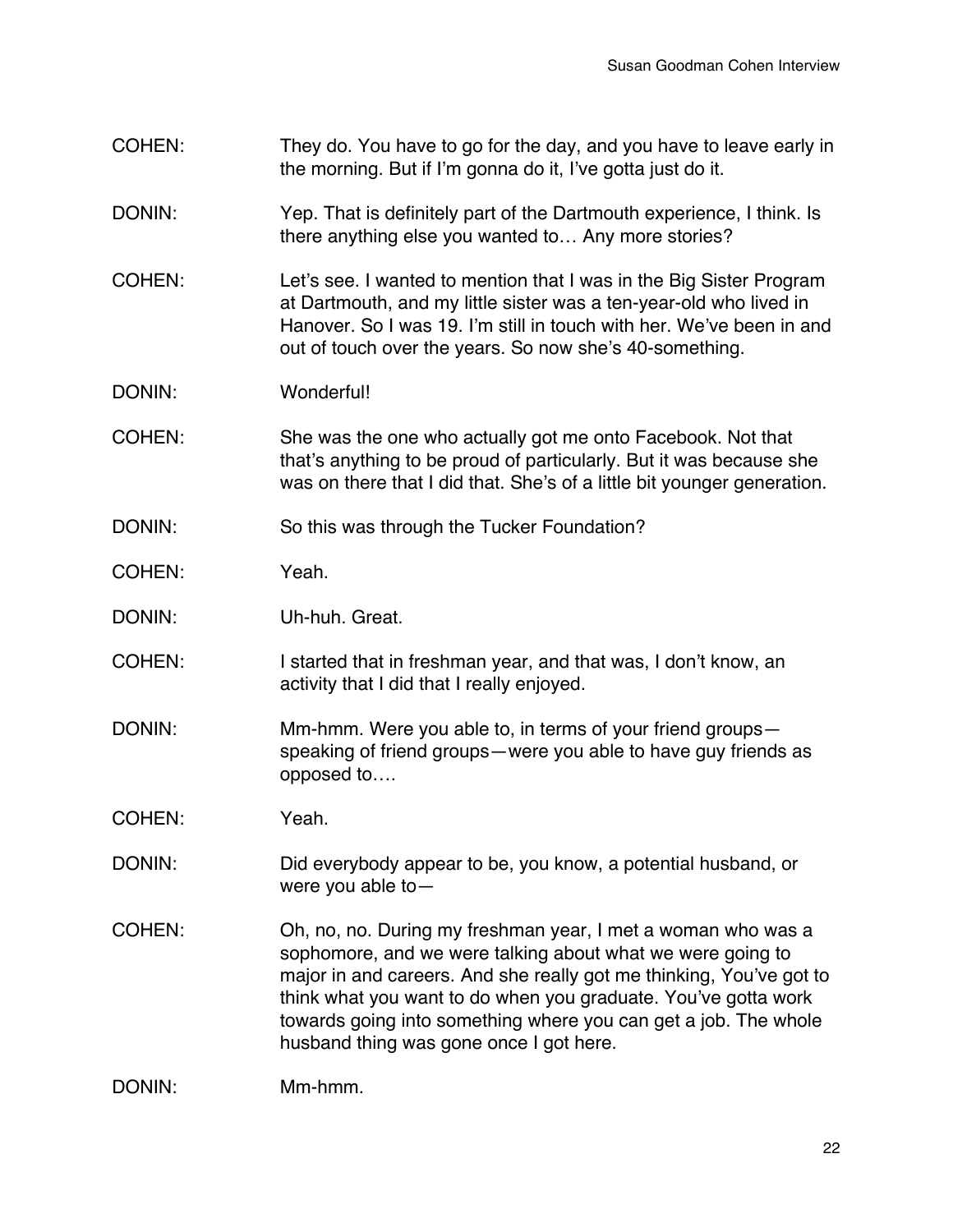COHEN: Really. I mean....

DONIN: And so you were able to establish friendships with guys.

- COHEN: Yes.
- DONIN: 'Cause I should think it would be pretty lonely otherwise; there just weren't that many women.
- COHEN: Well, but that being said, there were so many women in my class, 250 of us, so many I still have never met.
- DONIN: Right. How was it in the classroom?
- COHEN: I don't really remember… There was one time in an economics class, and this was another time I felt it was a little bit of a sexist incident. It was a seminar, and they were talking about some research project, and they kept getting a weird result from this research project because every 28 days something would happen with the data. They could see this 28-day pattern. And the professor said he…they could only think of two things that had a 28-day pattern: the cycles of the moon and women's cycles. And I felt very uncomfortable. It was like, Why are we talking about that? It had to do with changing researchers with every few weeks or something. I don't know. But that made me uncomfortable 'cause everyone thought that was so funny.
- DONIN: Yeah.
- COHEN: I mean, overall my experience with the professors, with students, it was fine, really, other than some incidents that we all were on the alert for. It wasn't as bad as what some other people went through.
- DONIN: Mm-hmm. Well, you know, as you say, you were outnumbered two to one—three to one.
- COHEN: Three to one, yeah.
- DONIN: And I can imagine that that could feel threatening sometimes.
- COHEN: I didn't feel threatened. I think I had a pretty good level of selfesteem from my parents. Having a big sister, maybe. No, I didn't feel threatened.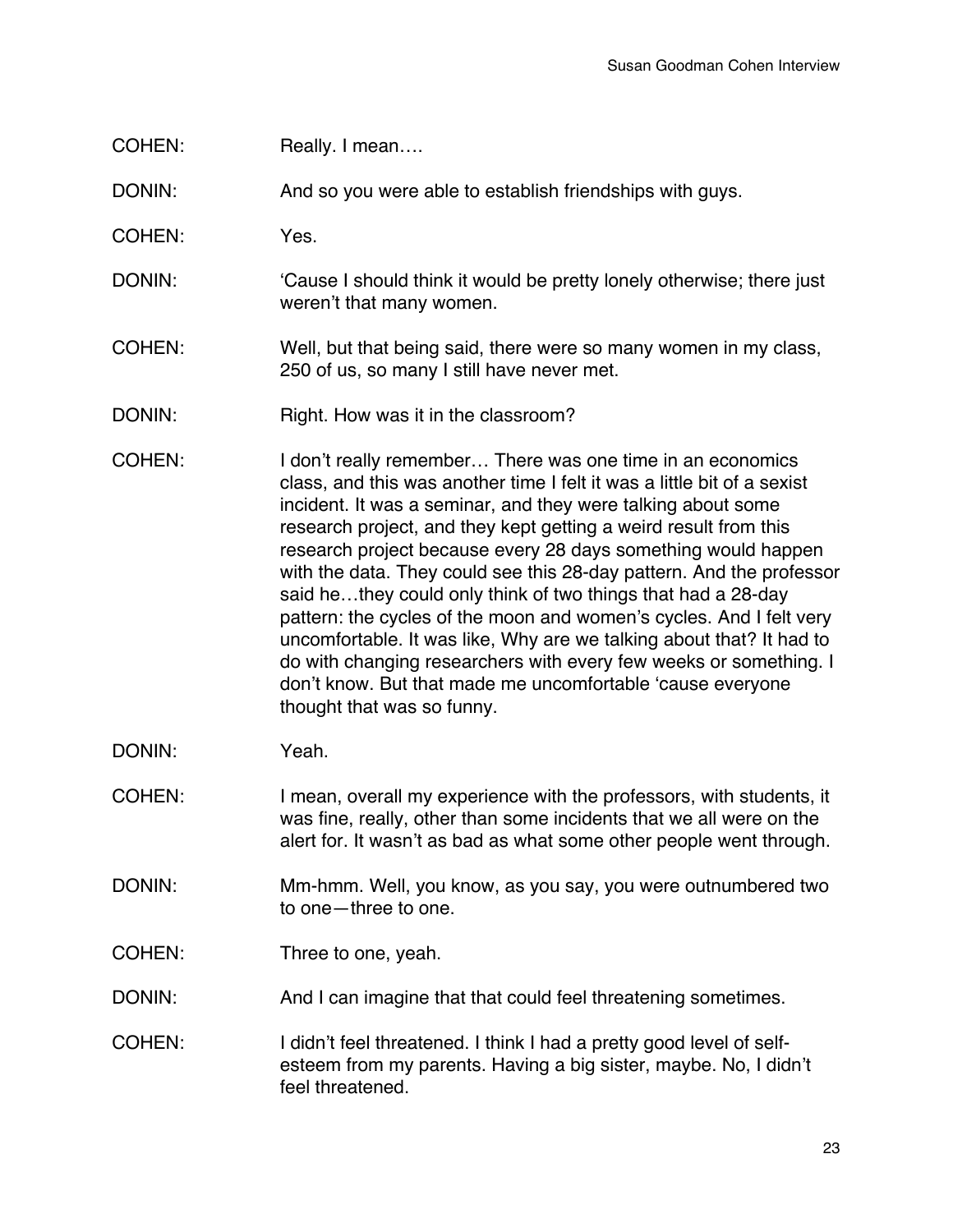## DONIN: That's good. So any more notes there?

COHEN: I just… Let's see. I did want to mention the song, "Men of Dartmouth," which was the *alma mater*. At graduation—and I wrote this up in a letter to the alumni magazine a couple of years after I graduated, and they published it—they were talking about changing the alma mater. And during graduation when we stood to sing it, I stood up out of respect for the school, but I didn't link arms and rock back and forth, and I didn't sing it. And I felt like John Kemeny was staring right at me. I mean, maybe he was, maybe he wasn't. But I'm so glad they changed it.

> I don't know when they changed it. But when we came back for our—'79—25<sup>th</sup> reunion—so that's already, I don't know, eight, nine years ago— my classmates still sang "Men of Dartmouth." And I was just appalled. I got up, and I said something: "How are we dating ourselves here, people? This is unconscionable. This song is now 'Dear Old Dartmouth.' We have to learn it." And I sent the words into the newsletter a few times. The last time we had a reunion, some of the powers that be sort of downplayed that. But we had a memorial service, and the words to "Dear Old Dartmouth" were printed, so that's what we sang—or most of us sang anyway.

- DONIN: Right.
- COHEN: And I was privileged to go on a couple of the Dartmouth travel trips with my husband.
- DONIN: Oh! Great.
- COHEN: We went to one in… The first one we went to was Greece and Turkey, and Professor Rassias was on board the ship with his wife, Mary, before she passed away. And it was awesome. That was three or four years ago.
- DONIN: Oh, fantastic!
- COHEN: So two years ago we went to the Amalfi coast with a Dartmouth trip, and both of these times I was maybe not quite but almost the youngest alumna. And there were only a few alumna—alumnae going on these trips because most people are a little bit older or retired. But there were a few women. In fact, one of my old roommates was on the Greece one. So in Italy we were talking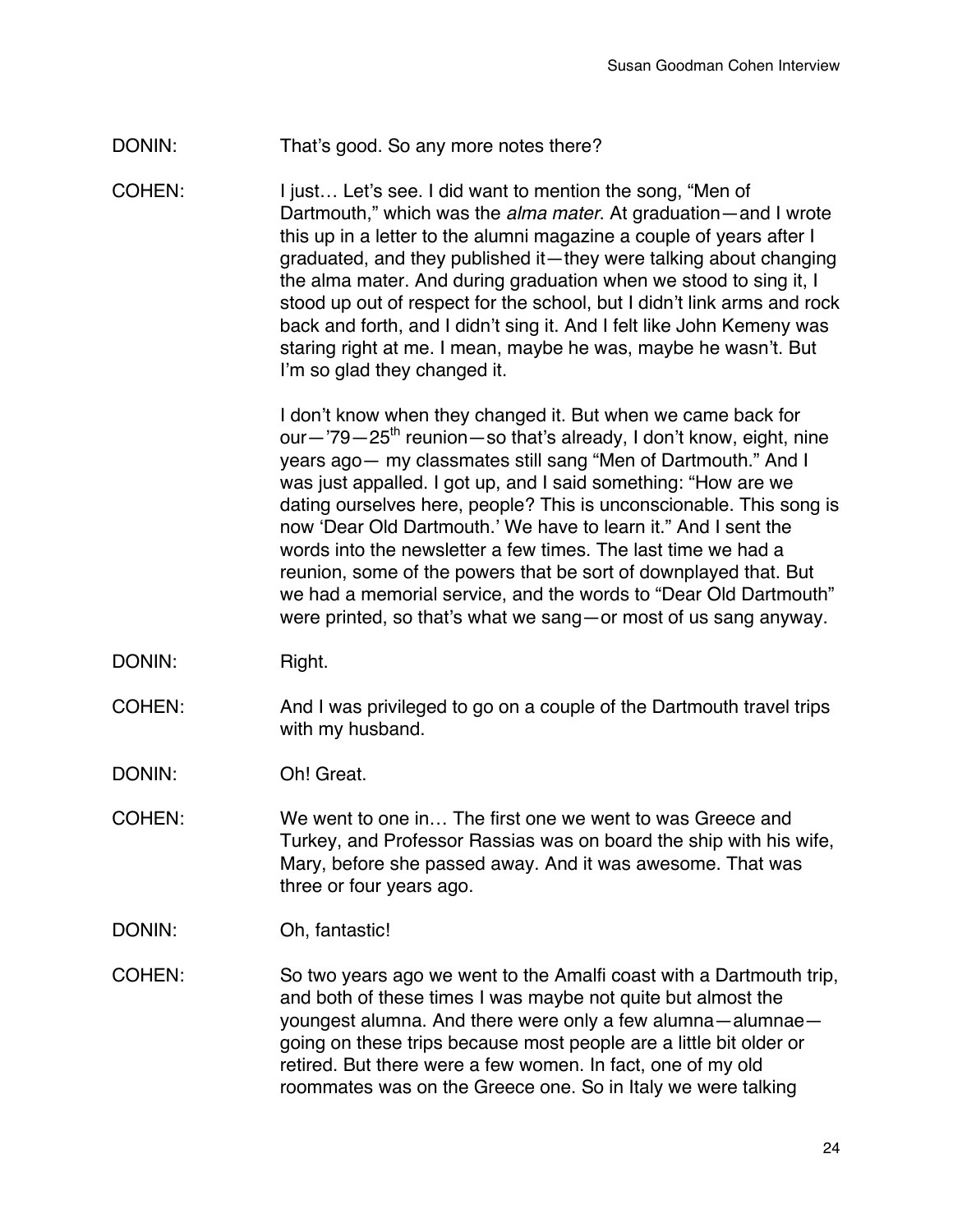about singing the songs the last night. And I said to these more senior male alumni, "Did you know it's now 'Dear Old Dartmouth?"" And I read the words, "as sister stands by brother," and somebody yelled, "Jesus Christ!" This is two years ago. I mean, I couldn't believe it. I don't know. But what are you gonna do?

- DONIN: The littlest thing.
- COHEN: Yeah. But they did sing it. They sort of stumbled their way through it. [Chuckles.]
- DONIN: Grudgingly.
- COHEN: [Laughs] Yeah.
- DONIN: Well, it's been said that, you know, the older classes are having…had a much harder time with this whole coeducation thing—until, of course, one of their own granddaughters was allowed in.
- COHEN: Or daughters.
- DONIN: Right, right, daughters or granddaughters. So that doesn't actually surprise me. I mean it would surprise me, though, that your classmates are resisting it.
- COHEN: I know. But that's what we sang when we were here. But still, why would they resist it? I don't know.
- DONIN: So do you have any memories of interacting with John Kemeny?
- COHEN: No, not one on one.
- DONIN: Mm-hmm. I guess he wasn't the most warm and fuzzy kind of guy anyway. A great teacher, but…
- COHEN: I don't know if he was warm and fuzzy. I mean, he was nice. I respected him tremendously. No, maybe I introduced myself, but I don't remember anything in particular. I'm trying to see if I made notes on anything else.
- DONIN: Mm-hmm.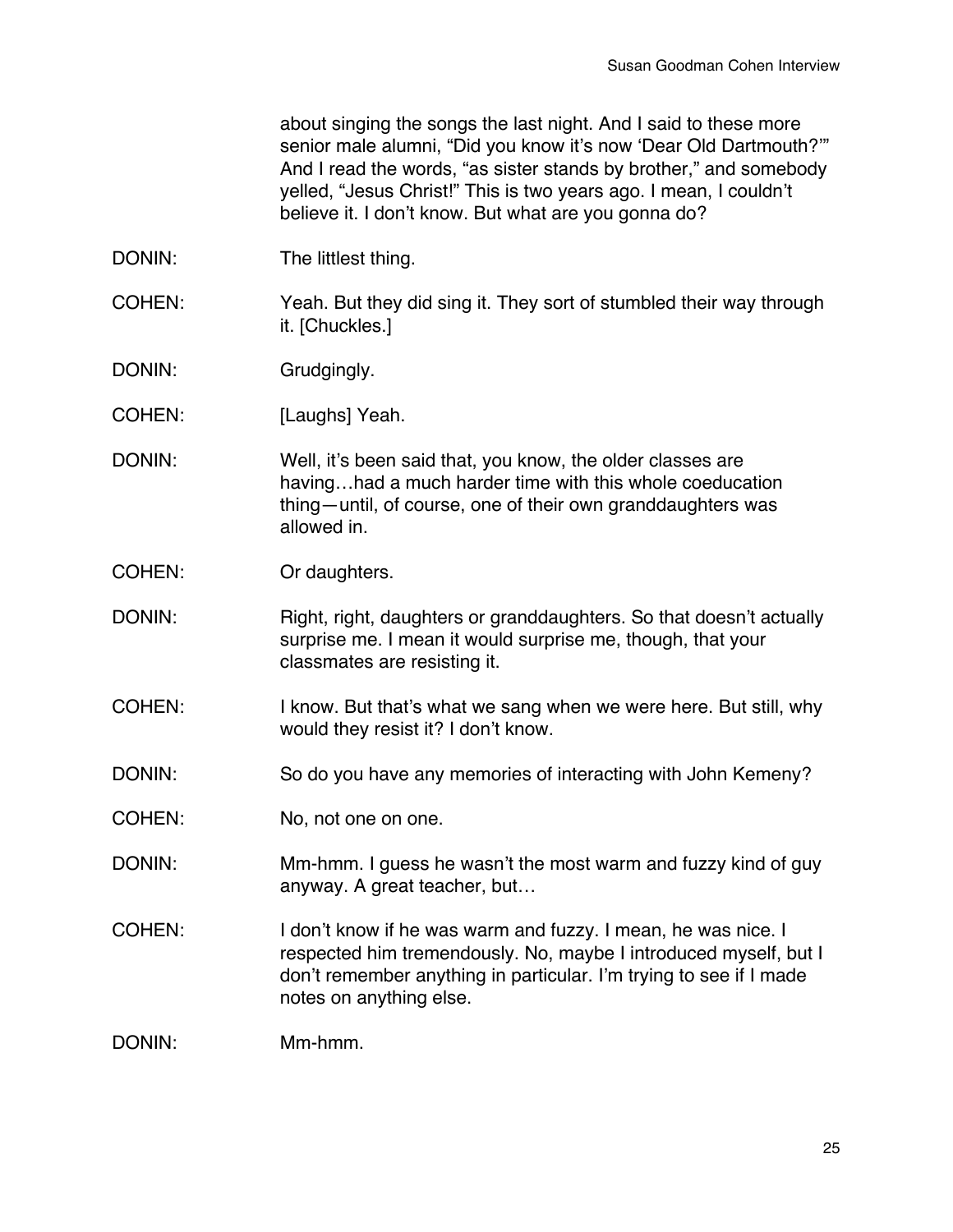- COHEN: Oh, here's a note. Well, for years and years, probably until my kids were applying to college, I was so, I want to say, brainwashed, that Dartmouth is the only college that mattered, the only college that counted. I mean, it's really taken me an effort to open my mind and to realize that the education everywhere is pretty much the same. I mean, I've let go of that somewhat, that Dartmouth is the best school and the only one that matters.
- DONIN: It's taken you a long time.
- COHEN: Yeah. When one of my good Dartmouth friend's son was applying to college—he's a year older…. No, wait. I think he was a year behind my son. Anyway, her son, he ended up—he was a Dartmouth Class of '12. He wanted to go to Columbia University. He applied early decision and was deferred or waitlisted. So he ended up being waitlisted at Columbia, accepted to Dartmouth, accepted in a couple of other places and waitlisted at a few others. And he didn't really want to come to Dartmouth. He wanted to go to Columbia. He wanted to move to New York City, and that was his dream. But they didn't know if they should take the chance waiting to see if he gets off the waiting list. So should he go to XYZ university?

And my girlfriend emailed some of us and said, "Do you think it's important that he get an Ivy League education?" And I wrote back, "Ivy League education, what does that mean? Education's the same everywhere. It's what you make of it; it's the classes you take. It's the professors you have. There's nothing special about an Ivy League education." I mean, I know that now. I didn't believe it then, but I know it now. So he ended up coming to Dartmouth.

And again, why does a kid who didn't even want to come here end up coming when my daughter, who would have torn her teeth out to come here, couldn't get in? Who knows? But he came, she didn't. But anyway… That's life.

DONIN: That's frustrating.

COHEN: Well, in some ways it's a path or there's karma or destiny or whatever. But he came here, and he liked it. He's now working in New York City. But anyway… So that, again, helped me to see, you know, what is the big benefit of… I mean, what is special about the education? I don't know. It's a great education, but so is it at a lot of other places.